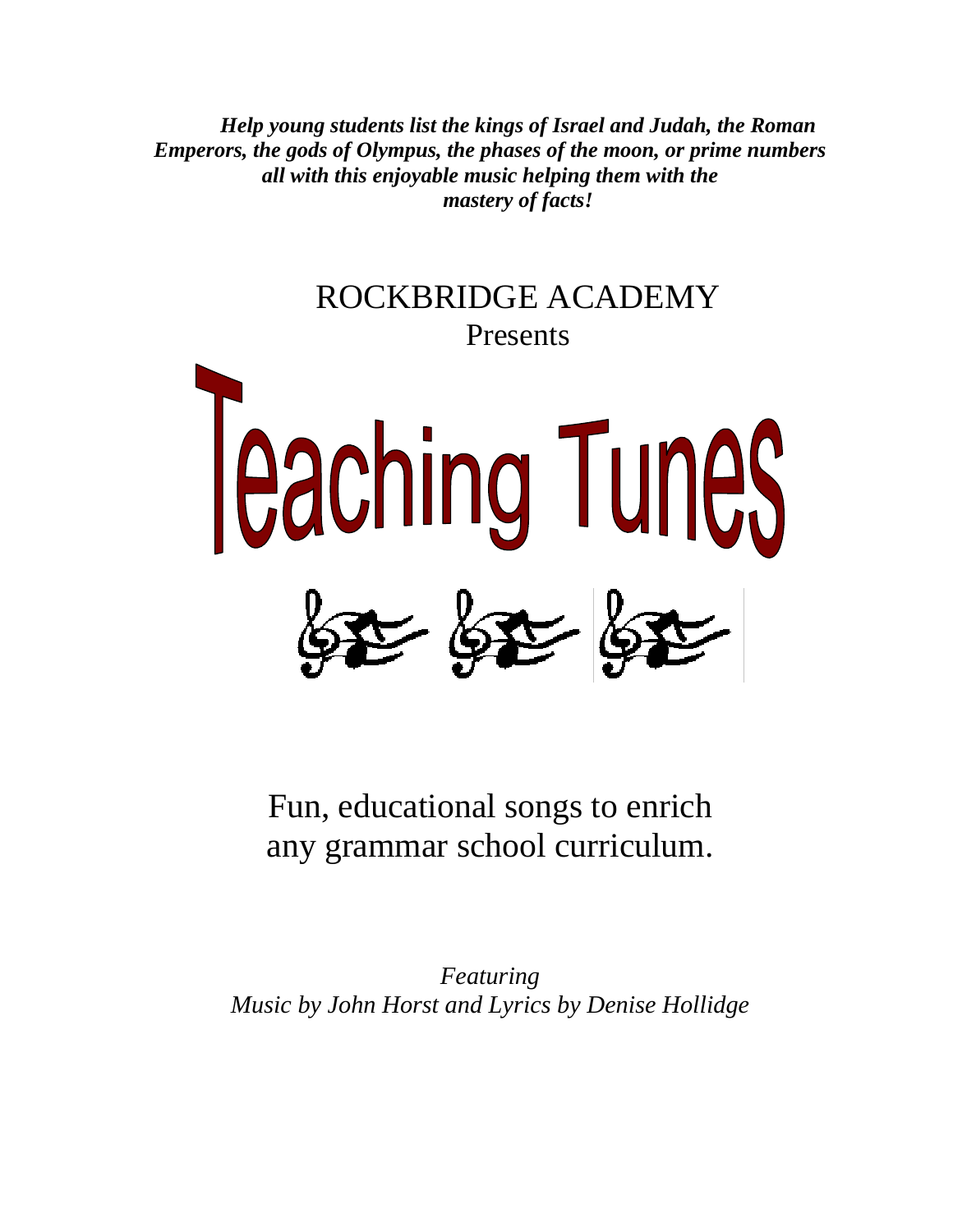

Rockbridge Academy proudly presents *Teaching Tunes*. This compilation of public domain tunes has been given a new set of lyrics by one of our third grade teachers and has proven to be a helpful aid for grammar teachers whether or not they are musically accomplished. This product contains the words to 21 enjoyable tunes that enhance the grammar school teachers' need for songs that communicate basic facts in their subject areas. The lyrics cover basic facts in math, science, Bible, and history and are being used anywhere from first through sixth grades.

The purchase of *Teaching Tunes* entitles you to unlimited photocopy privileges of these lyrics within your school classrooms. Making additional copies of the CD is strictly prohibited. For additional purchases please contact Rockbridge Academy, 911 Generals Highway, Millersville, MD (410) 923- 1171 or visit our store on the web at www.rockbridge.org.

> *Music: John A. Horst Lyricist: L. Denise Hollidge Vocalist: Janet C. Horst*

Special thanks go to John and Jan Horst, my wonderful brother-in-law and beloved sister for making this project possible. Additional thanks go to Gail Erb for contributing, "All Are Polygons." I am also grateful to God for my husband, Steve Hollidge, for his patience in hearing these "ditties in the making" over and over again and for contributing his talents on the "Fraction Song!"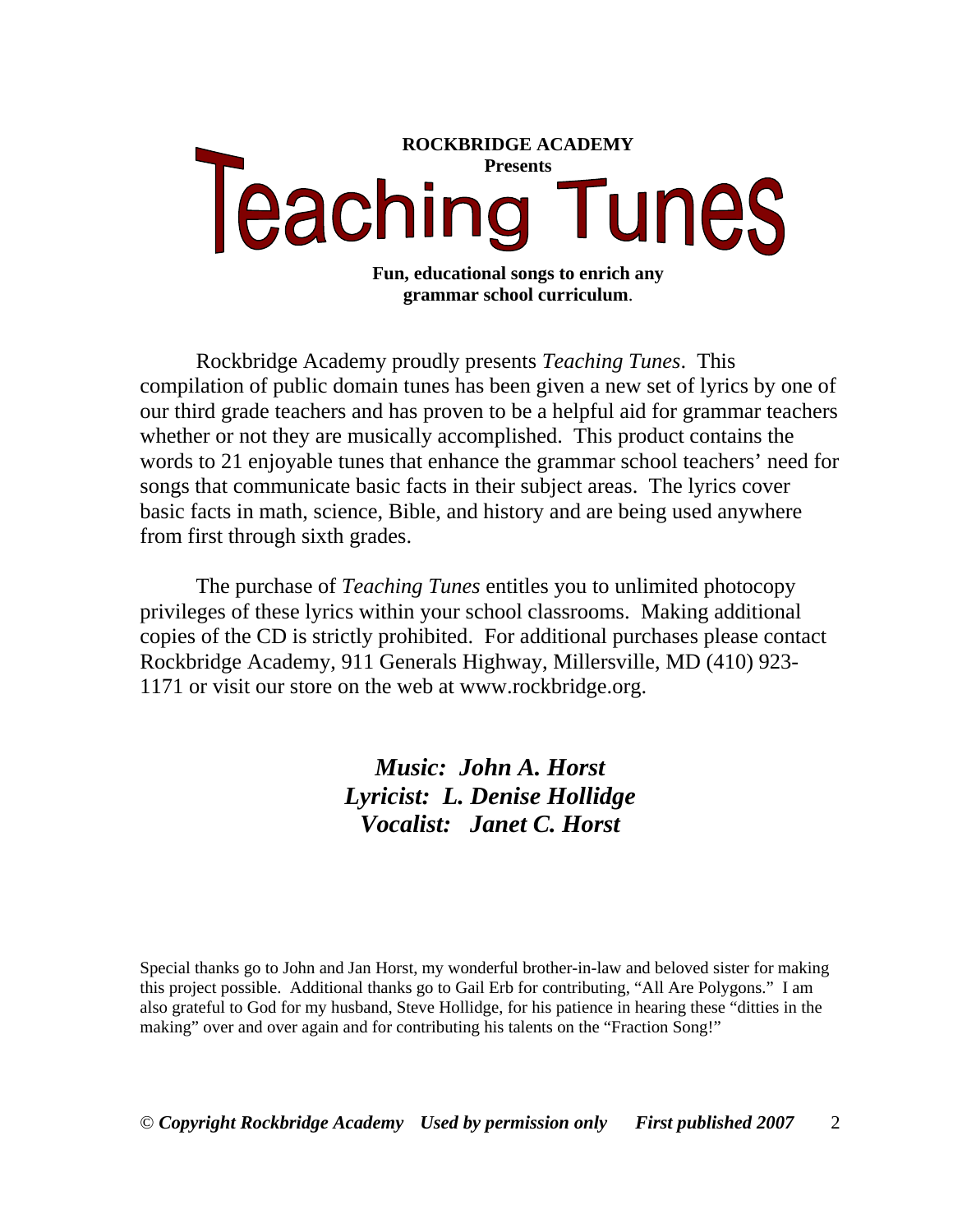# **ROCKBRIDGE ACADEMY Teaching Tunes**

#### **Fun, educational songs to enrich any grammar school curriculum**.

| <b>Track</b>   | <b>Topic</b>              | <b>Title</b>                                | Page |
|----------------|---------------------------|---------------------------------------------|------|
| $\mathbf{1}$   | <b>Art History</b>        | Audubon, John James                         | 5    |
| $\frac{2}{3}$  |                           | <b>Instrumental Only</b>                    |      |
|                | <b>Bible</b>              | Come Back to Jerusalem                      | 6    |
| $\overline{4}$ |                           | Instrumental Only                           |      |
| 5              | <b>Bible</b>              | Kings of Israel and Judah                   | 7    |
| 6              |                           | <b>Instrumental Only</b>                    |      |
| $\overline{7}$ | <b>Biology</b>            | <b>Biome Song</b>                           | 8    |
| 8              |                           | <b>Instrumental Only</b>                    |      |
| 9              | Chemistry                 | Atoms, Element and Compounds                | 9    |
| 10             |                           | Instrumental Only                           |      |
| 11             | Chemistry                 | Density                                     | 11   |
| 12             |                           | <b>Instrumental Only</b>                    |      |
| 13             |                           | Earth Science Geocentrity/Heliocentricity G | 12   |
| 14             |                           | Instrumental Only                           |      |
| 15             |                           | Earth Science Geocentrity/Heliocentricity M | 13   |
| 16             |                           | Instrumental Only                           |      |
| 17             | Earth Science Moon Phases |                                             | 14   |
| 18             |                           | Instrumental Only                           |      |
| 19             | Physics                   | Center of Gravity                           | 15   |
| 20             |                           | Instrumental Only                           |      |
| 21             | Physics                   | Physics                                     | 16   |
| 22             |                           | <b>Instrumental Only</b>                    |      |
| 23             | <b>History</b>            | <b>Greek Gods and Goddesses</b>             | 17   |
| 24             |                           | <b>Instrumental Only</b>                    |      |
| 25             | <b>History</b>            | <b>Roman Emperors</b>                       | 19   |
| 26             |                           | Instrumental Only                           |      |
| 27             | Math                      | All Are Polygons                            | 20   |
| 28             |                           | Instrumental Only                           |      |

*Continued…*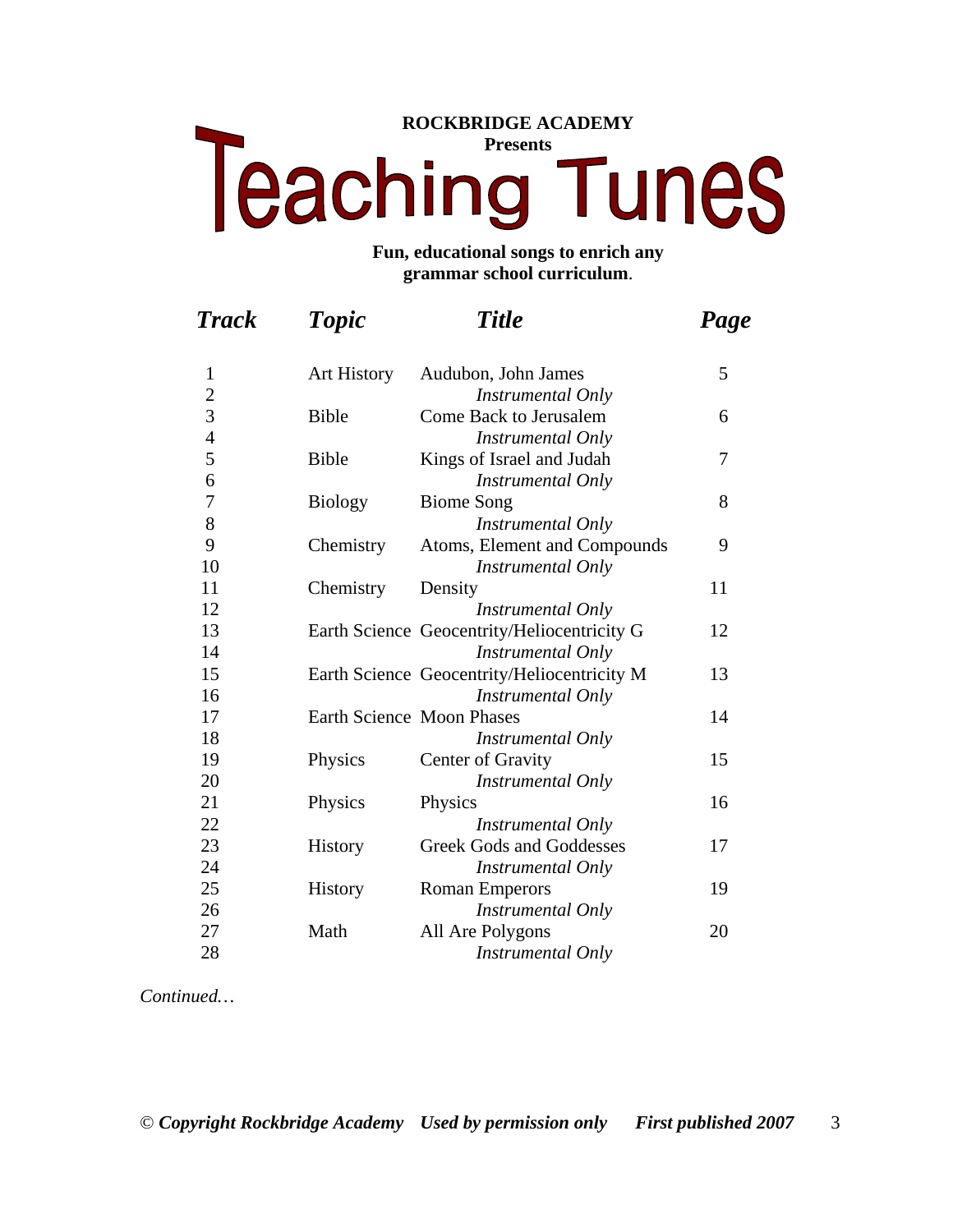| <b>Track</b> | <b>Topic</b> | <b>Title</b>                 | Page |
|--------------|--------------|------------------------------|------|
| 29           | Math         | Diameter and Radius          | 21   |
| 30           |              | <i>Instrumental Only</i>     |      |
| 31           | Math         | <b>Fraction Song</b>         | 22   |
| 32           |              | <i>Instrumental Only</i>     |      |
| 33           | Math         | <b>Operations</b> Song       | 23   |
| 34           |              | <i>Instrumental Only</i>     |      |
| 35           | Math         | <b>Perfect Squares</b>       | 25   |
| 36           |              | <i>Instrumental Only</i>     |      |
| 37           | Math         | Perimeter and Area           | 26   |
| 38           |              | <i>Instrumental Only</i>     |      |
| 39           | Math         | <b>Prime Numbers</b>         | 27   |
| 40           |              | <i>Instrumental Only</i>     |      |
| 41           | Writing      | <b>Proverb Amplification</b> | 28   |
| 42           |              | Instrumental Only            |      |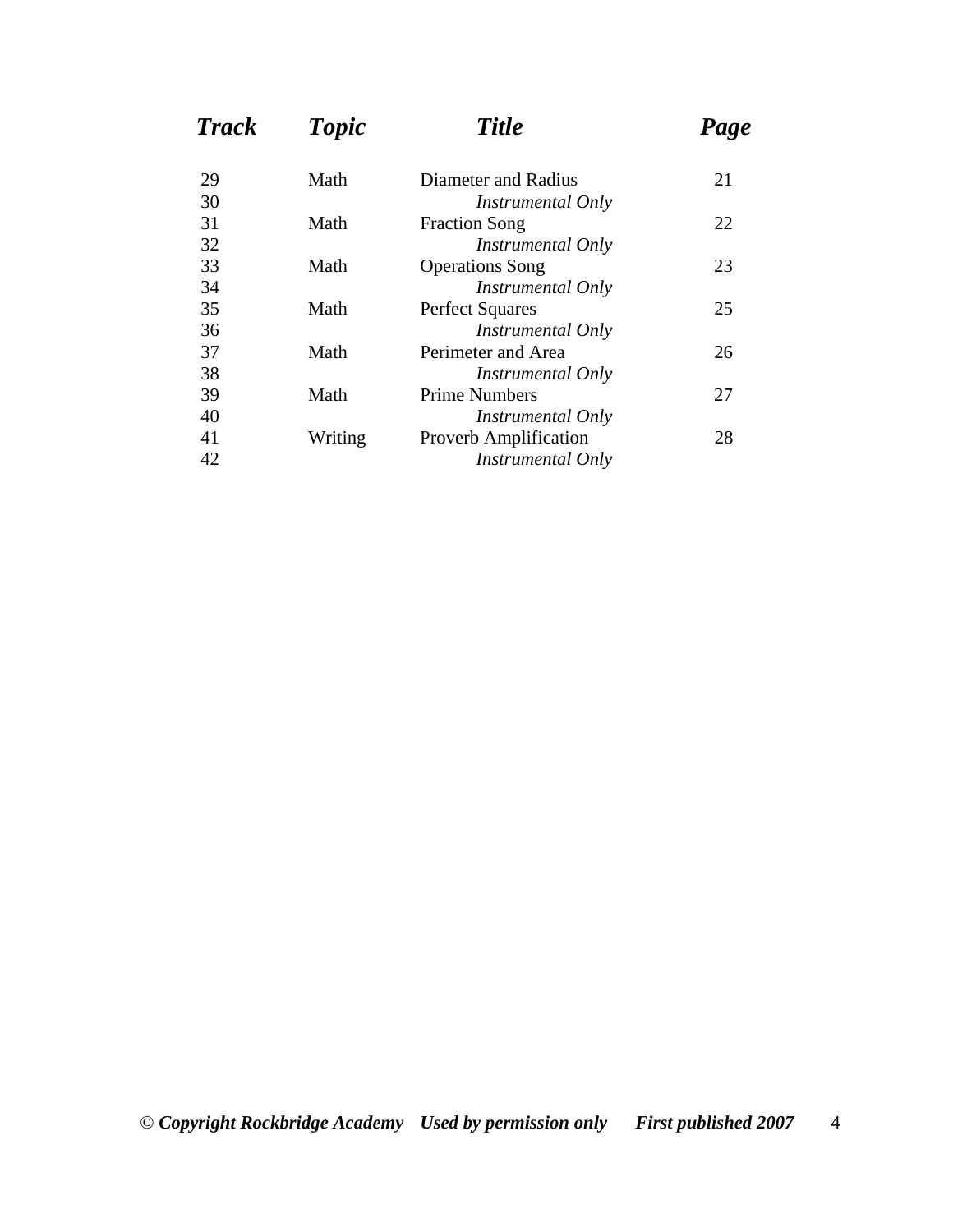**Audubon Song** 

**("John Jacob Jingleheimer Schmidt")** 

**John James, his last name's Audubon. He loved all nature, true! He'd hear a crow say, "Caw!" With pencil he would draw All the birds that would land upon his lawn….** 

**He drew exactly what he….** 

**John James, his last name's Audubon. T'was born in Haiti, true! But France is where he grew; Observed the birds that flew All the birds that would fly across his lawn…** 

**He drew exactly what he….** 

**John James, his last name's Audubon. America he came! He wrote a famous book. Inside it you could look—up The birds that would fly across his lawn…** 

**He drew exactly what he saw!**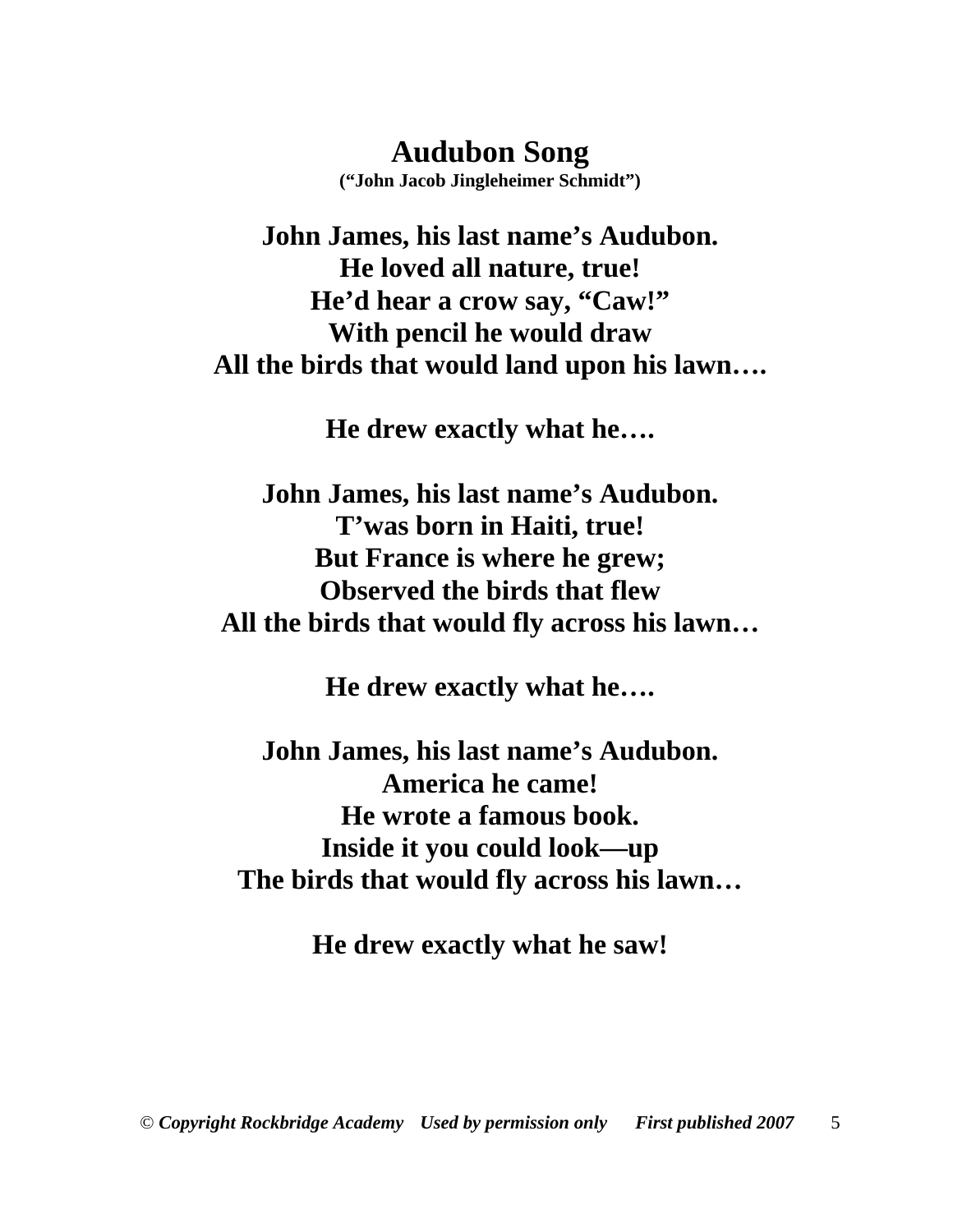# **Come Back to Jerusalem**

**("Greensleeves")** 

**"Come back, come back to Jerusalem," said Zerubbabel, and the first wave came. They built a temple for David's Son, But it seems God had left them with no one!** 

**"Come back, come back to Jerusalem," said the priest, Ezra, and the next wave came. He brought the priests. He obeyed in faith, and He said God is King in Jerusalem.** 

**"Come back, come back to Jerusalem," Nehemiah sang, And the third wave came. He governed well and he built the walls, And he trusted that God ruled Jerusalem.** 

**"Come back!" to the Christ we sing; for we know that Jesus is God and King. He reigns over all earth's kings, And we'll worship by faith 'til He comes again.**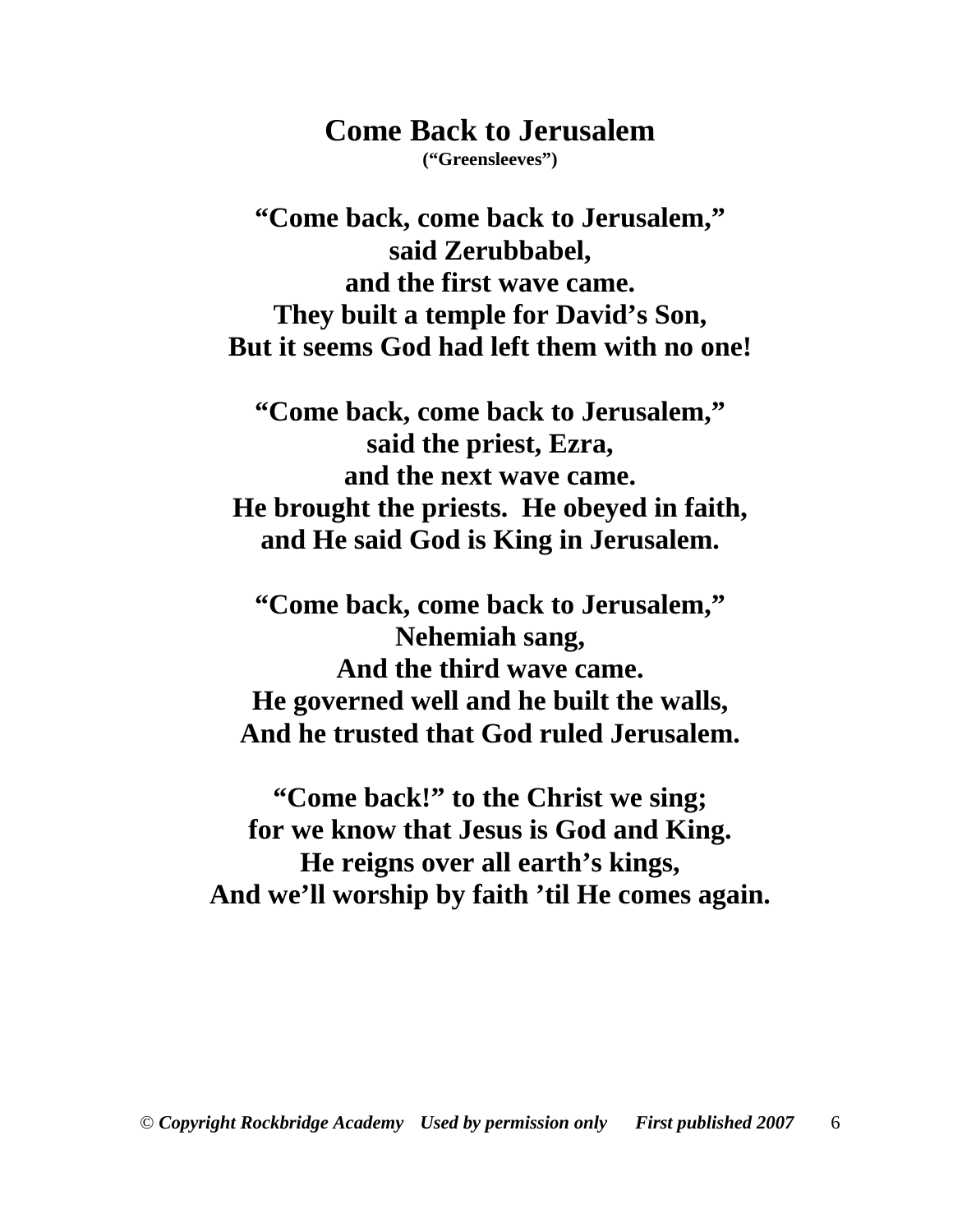# **KINGS OF ISRAEL and JUDAH**

**("Praise the Savior, Now and Ever")**  These are the Kings of Israel: Saul, David, Solomon The division of the tribes of Israel resulted in two kingdoms.

| <b>ISRAEL</b>          | <b>JUDAH</b>          |
|------------------------|-----------------------|
| Jeroboam               | Rehoboam              |
| Nadab                  | Abijam                |
| Baasha                 | Asa                   |
| Elah                   |                       |
| Zimri                  |                       |
| Tibni                  |                       |
| Omri                   |                       |
| Ahab                   | Jehoshaphat           |
| Ahaziah                | Jehoram               |
| Jehoram                | Ahaziah               |
| Jehu                   | Athaliah              |
| Jehoahaz               | Joash                 |
| Joash                  | Amaziah               |
| Jeroboam II            | Uzziah                |
| Zechariah              | Jotham                |
| Shallum                |                       |
| Menahem                |                       |
| Pekahiah               |                       |
| Pekah                  | Ahaz                  |
| Hoshea                 |                       |
| Fall of Israel (722BC) | Hezekiah              |
|                        | Manasseh              |
|                        | Amon                  |
|                        | Josiah                |
|                        | Jehoahaz              |
|                        | Jehoiakim             |
|                        | Jehoiachin            |
|                        | Zedekiah              |
|                        | Fall of Judah (586BC) |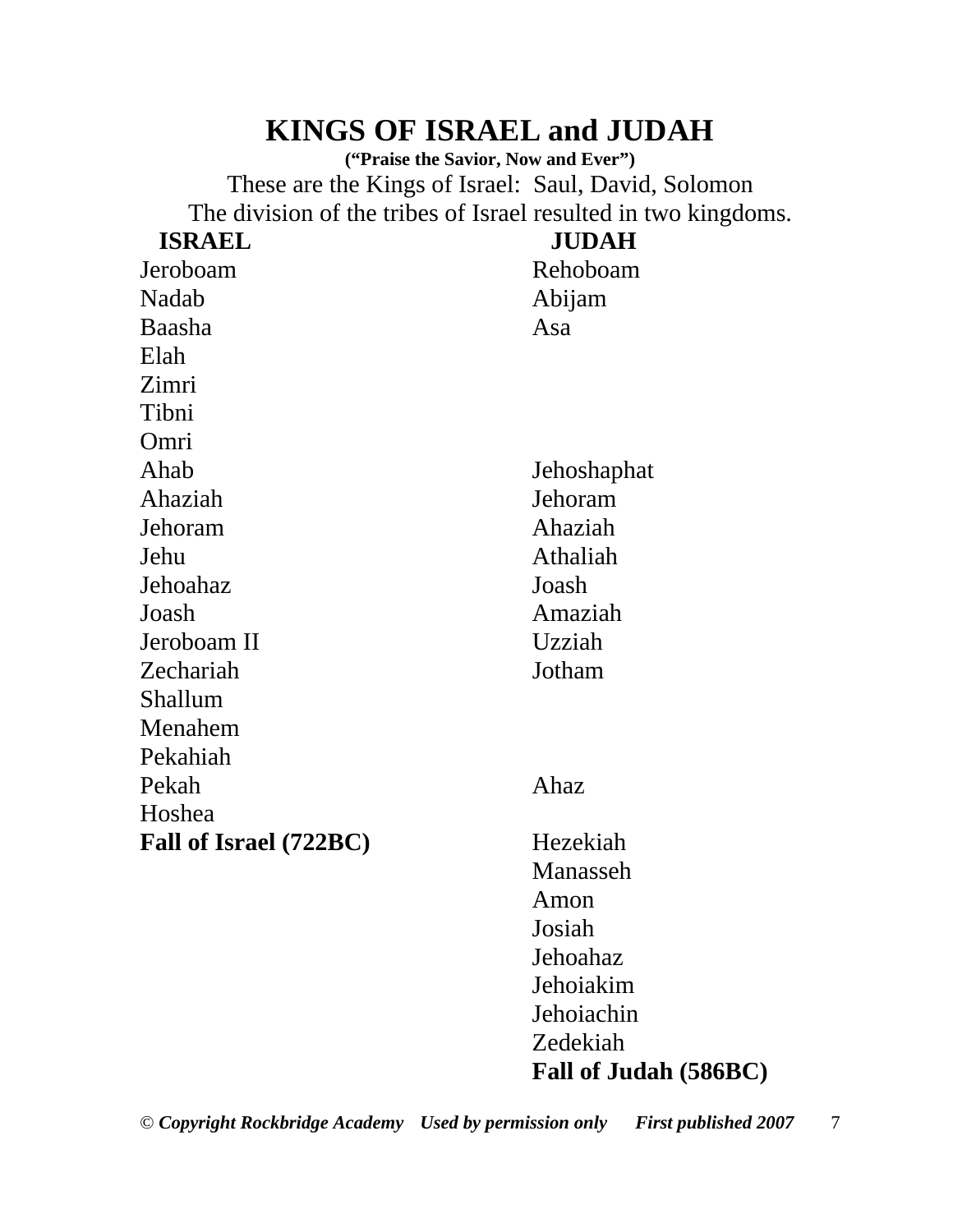## **Biome Song**

**("Waltzing Matilda")** 

**Come walk with me through 6 major biomes: temperate forest and taiga and more. There's the tundra, the desert, the grasslands, and the rain forest. God made six biomes for us to explore!** 

**Biomes share features like creeping creatures, similar weather, and plant life galore!** 

**A biome is a landmass that shares these special qualities. God made six biomes for us to explore!**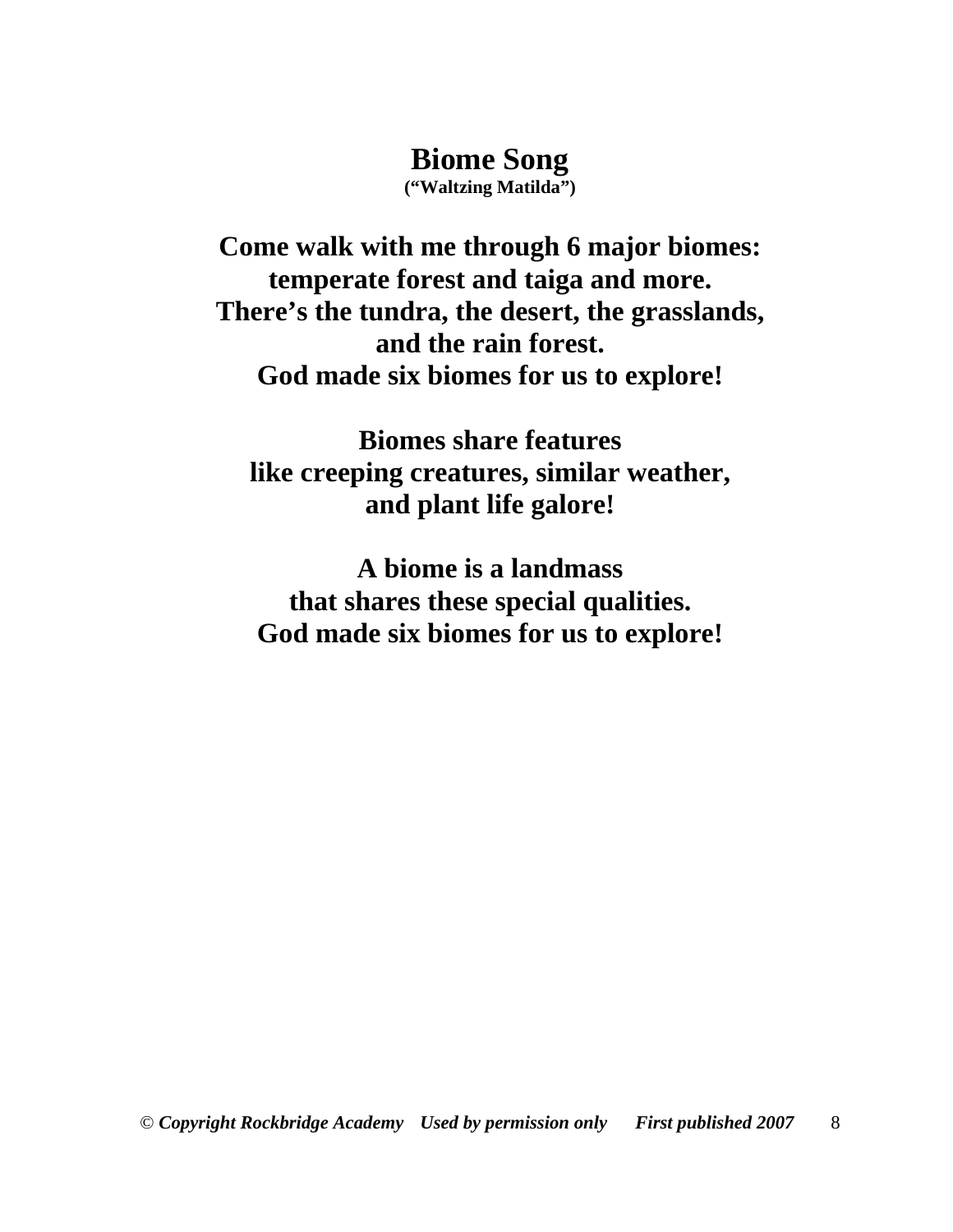**Atoms, Elements, and Compounds Song (" Skid –A- Ma-Rink A Dink A Dink")** 

**Matter is made of particles that can't be cut at all, indivisible! Matter is made of particles that can't be seen at all, invisible!** 

**But don't let atoms fool you just 'cause they can't be seen! They like to bond together and make up everything! Matter is made of particles that can't be cut at all, indivisible!** 

**Democritus, the Greek, believed that atoms made all stuff! Unbelievable! But Aristotle said matter was Elements, just four, conceivable!** 

**Now Old Democritus was right and Aristotle wrong, but folks believed four elements a thousand years, so long! Democritus the Greek believed that atoms made all stuff Unbelievable!** 

> **When atoms combine with other atoms just the same, Elements! When atoms bond with different types Compounds are their aim.**

© *Copyright Rockbridge Academy Used by permission only First published 2007* 9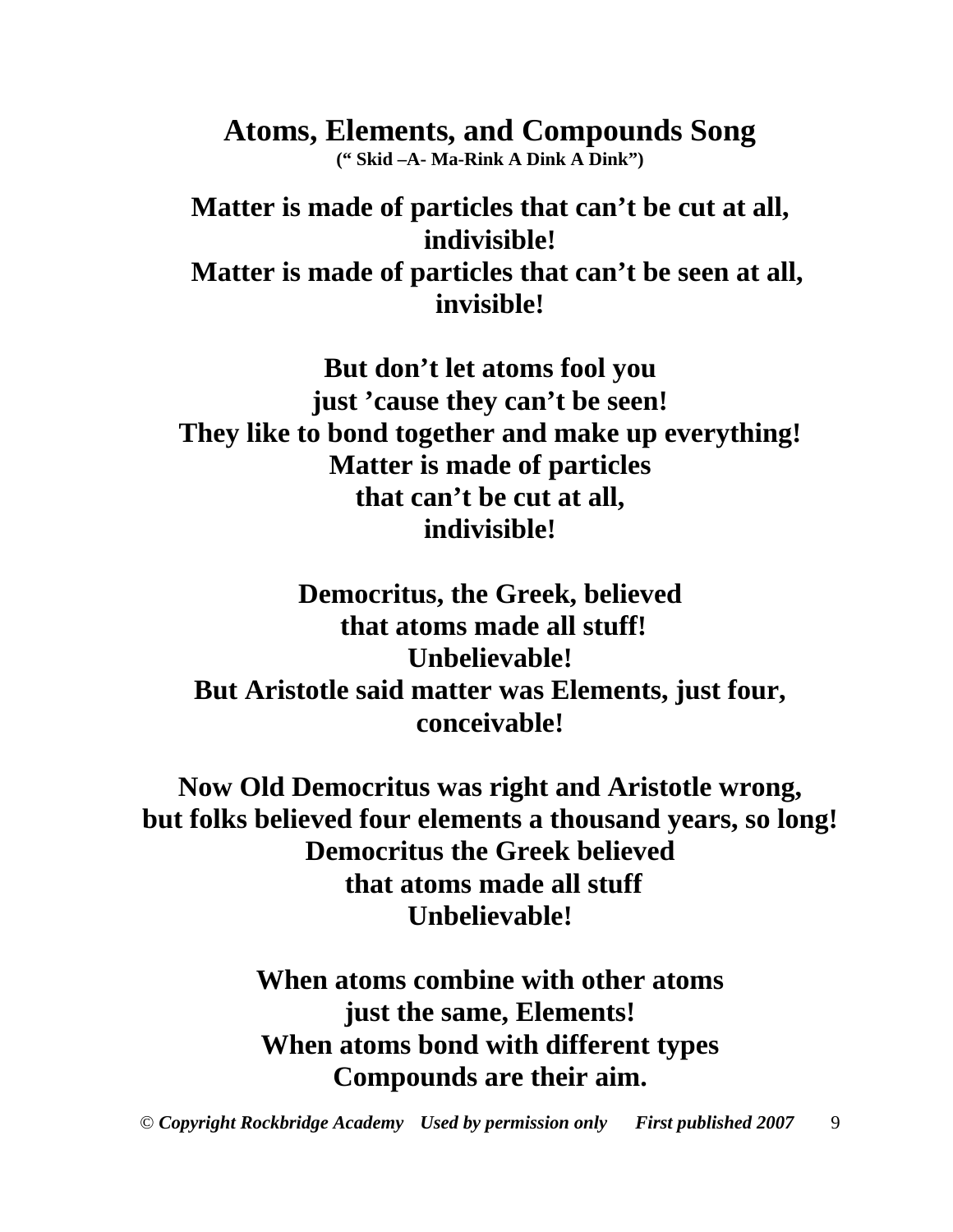**That makes sense!** 

**But don't let atoms fool you just 'cause they can't be seen! They like to bond together and make up everything!** 

> **Matter is made of particles that can't be seen at all, Invisible!**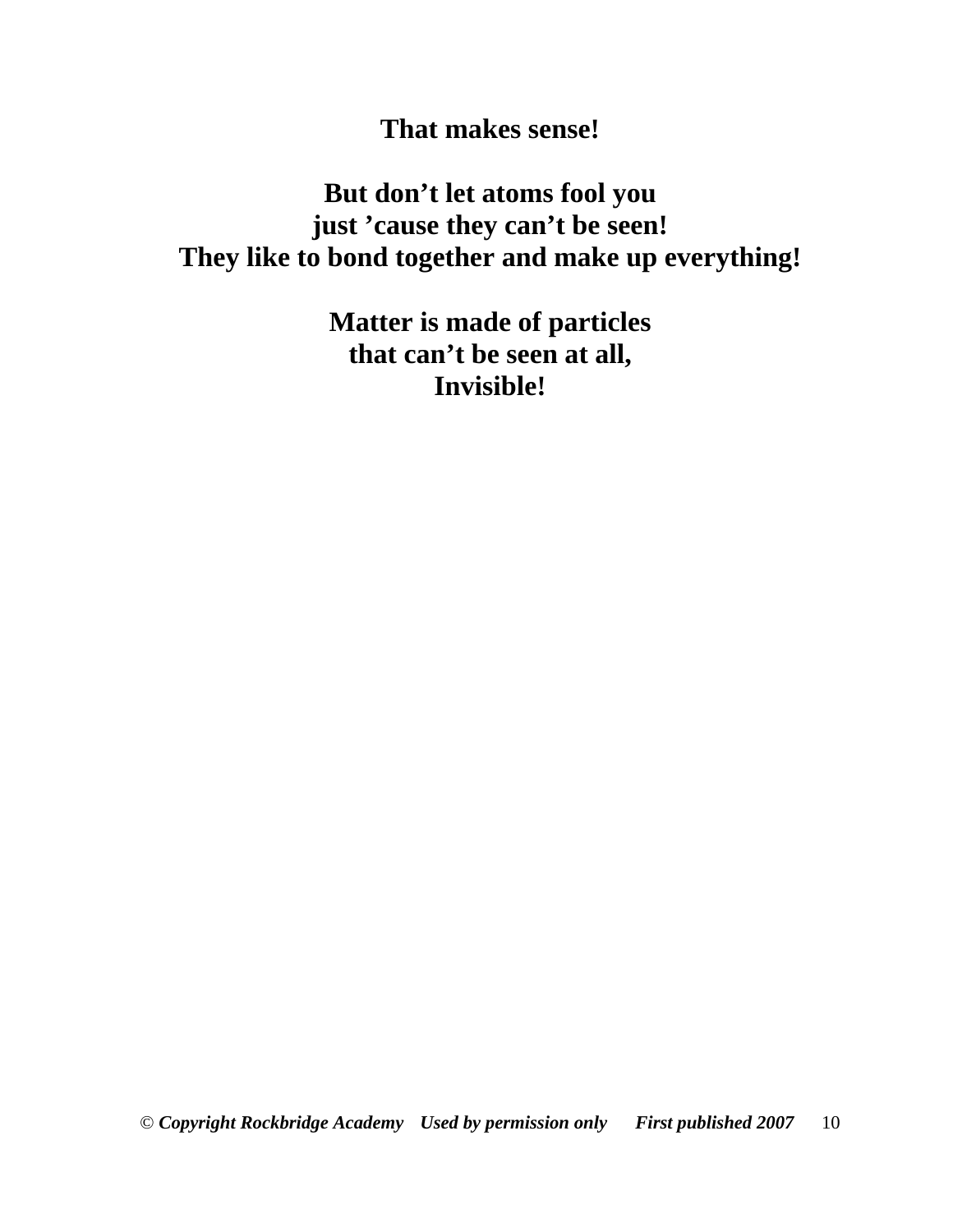**Density Song ("Blow the Man Down")** 

**"Eureka!" was shouted by Archimedes when he observed density! How to know whether all gold was the crown? Bathwater spilled; the answer was found!** 

**Oh, the answer was found; Yes, the answer was found! Water was used to measure the crown! "Eureka!" was shouted by Archimedes when he observed density!** 

**Density is how much stuff's in a place: in a particular space. Thickness or heaviness, close and compact; Dense elements are solidly packed!** 

**Oh, they're solidly packed; yes, they're solidly packed! Dense elements are compact! Density is how much stuff's in a place. Dense means it's tight; within a set space.**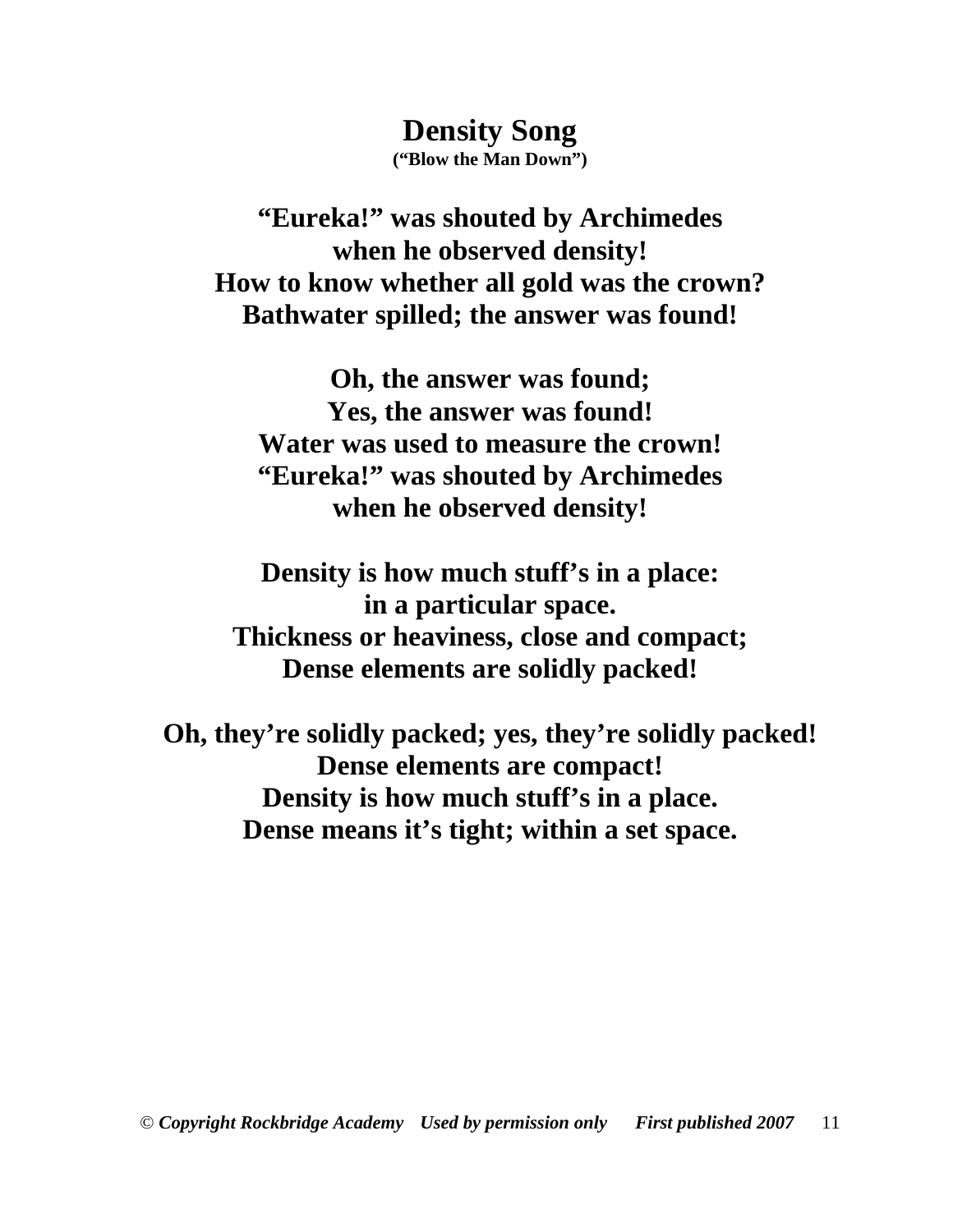**Heliocentricity Song ("For the Beauty of the Earth")** 

**Long ago three philosophers thought about our universe. Orbiting planets 'round the Sun! Aristarchus is this one!** 

**God gives light that men may see-- Heliocentricity!** 

**Two other men believed the Sun revolved 'round the Earth and moon. Ptolemy and Hipparchus claim: Planets circle 'round Earth's frame.** 

> **God hid truth. These men believed in Geocentricity.**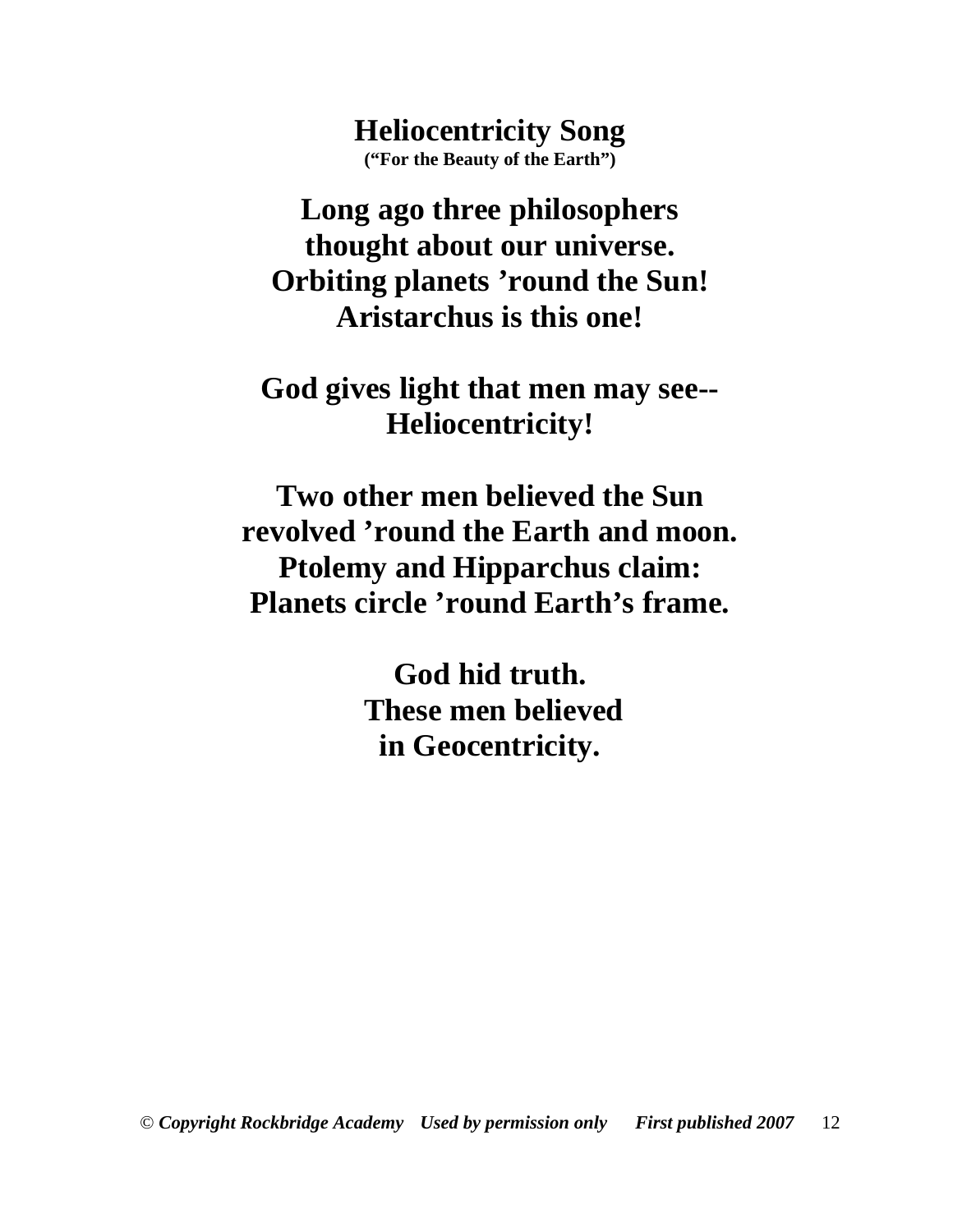**Heliocentricity Song ( For the Beauty of the Earth")** 

**There were four great astronomers. All knew God as Creator! All of them helped the world to see the truth of a Greek theory! God gives light that men may see— Heliocentricity!** 

> **During the 16th Century the Copernican theory revived the old philosophy: Heliocentricity! A king built Tycho Brahe A new ob-ser-va-tor-y!**

**Johannes Kepler came to Prague. Worked with Brahe 'til he died. With data from Brahe on stars Kepler proved the course of Mars! Planets move in an ellipse 'round the Sun-- God showed him this!** 

**Last Galileo Galilei Made this great discovery! Improving telescopes he saw this idea against church law. God gives light that men may see— Heliocentricity!**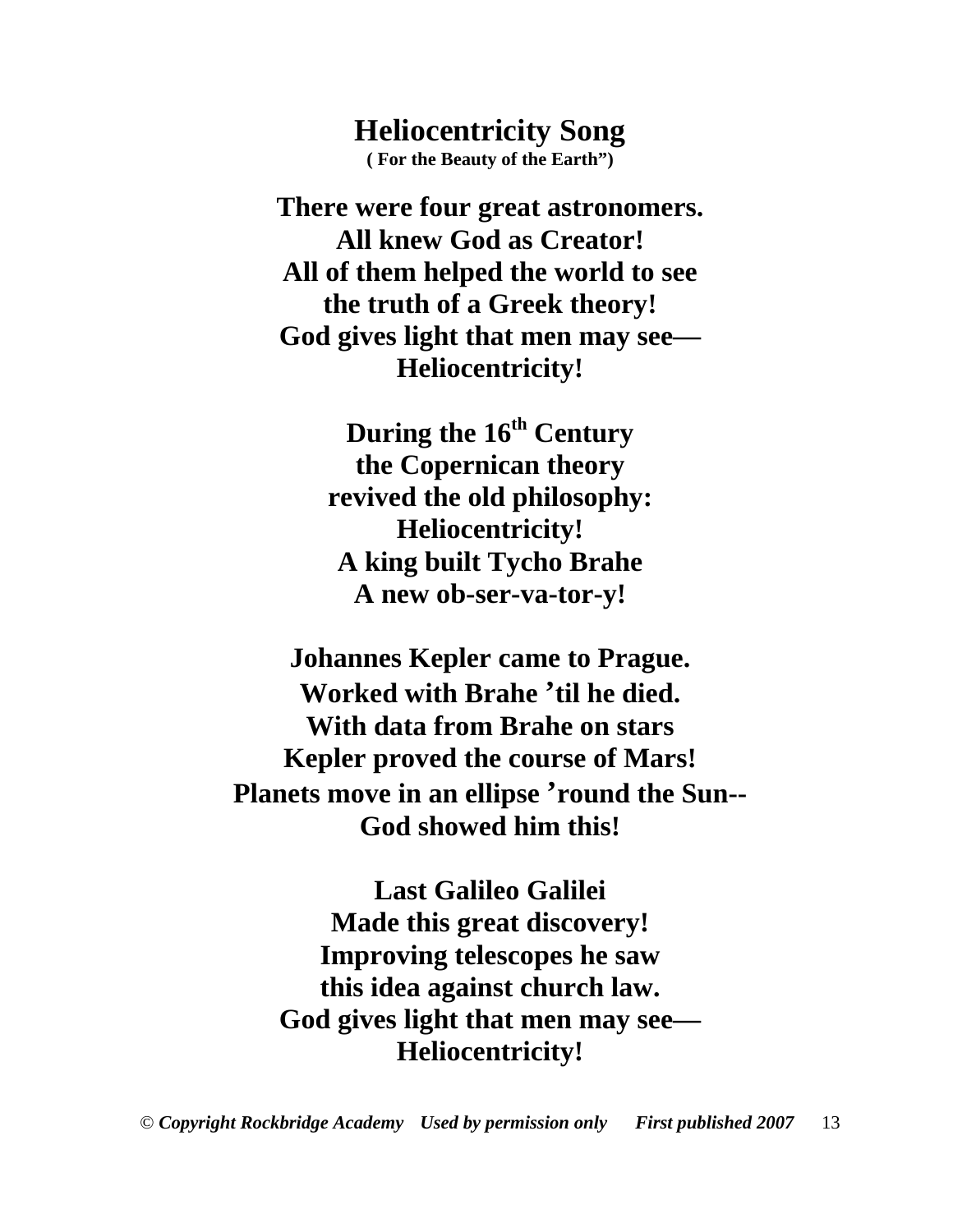**Moon Phases** 

**("I Love the Piano")** 

**The moon has phases. Its look just changes over the course of one month's time!** 

**Eight phases of light begin on the right. We'll learn them as we sing this rhyme.** 

> **New Moon, Waxing Crescent, First Quarter Moon, Waxing Gibbous, and then the full, Full Moon… a Waning Gibbous, and then Three Quarters, lastly Waning Crescent Moon!**

**T'was on the 4th day God made the Earth's moon. God made the moon for you to know!**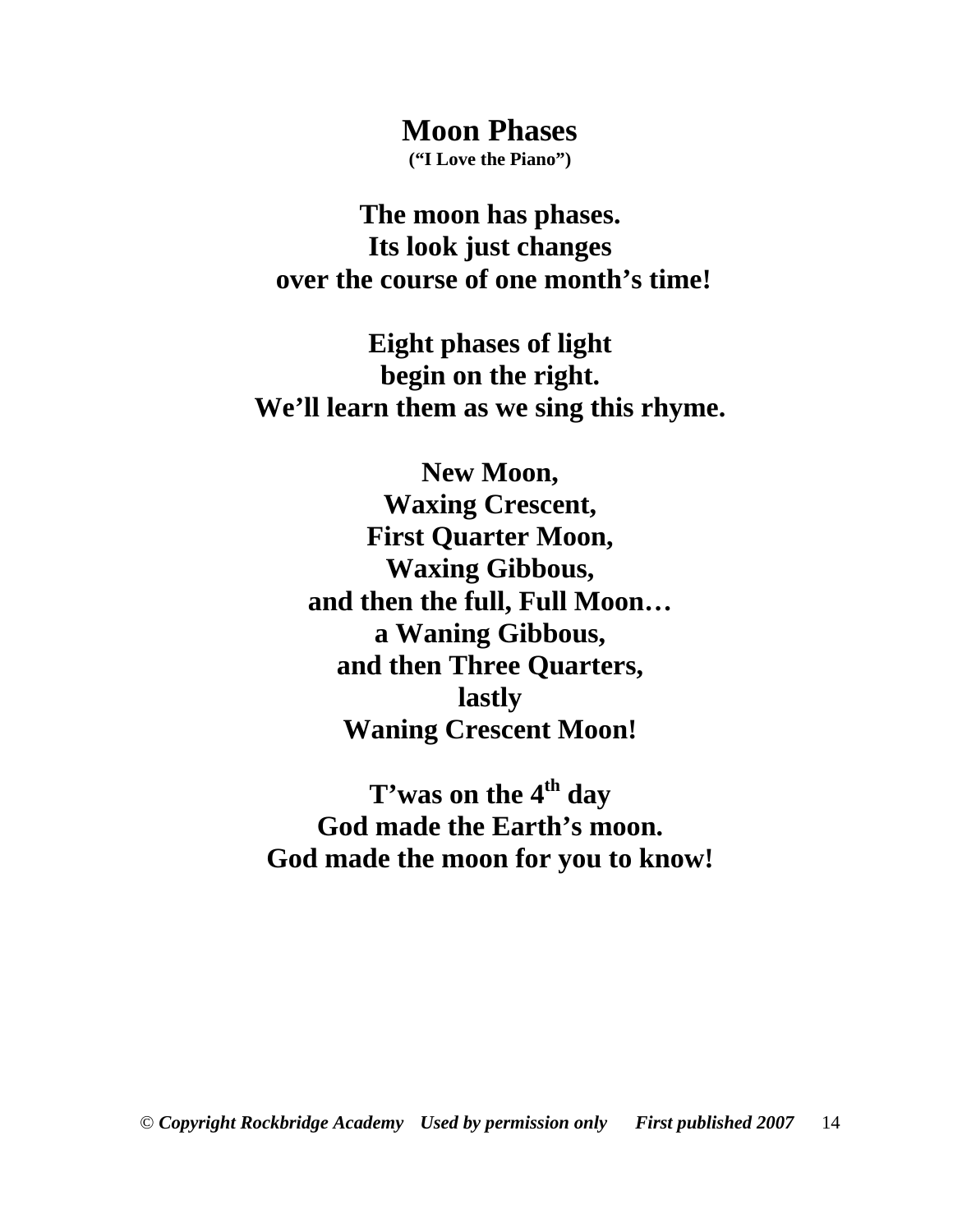**CENTER OF GRAVITY SONG** 

**("Sippin' Cider Through a Straw")** 

# **TEACHER STUDENT ECHO**

| My object has     | My object has     |
|-------------------|-------------------|
| A balancing point | A balancing point |
| My object has     | My object has     |
| A balancing point | A balancing point |

| <b>All Together:</b> | My object has a balancing point;   |
|----------------------|------------------------------------|
|                      | it's called the Center of Gravity! |

**Archimedes the Greek Archimedes the Greek Stood on one foot Stood on one foot**  And found his Center **And found his Center Of Gravity Of Gravity** 

*\*Chorus:* **The point where the weight of an object seems to center is called the Center of Gravity!** 

**It could be in the middle It could be in the middle Or on the side Or on the side It could be in the middle It could be in the middle Or on the side Or on the side** 

\*repeat chorus above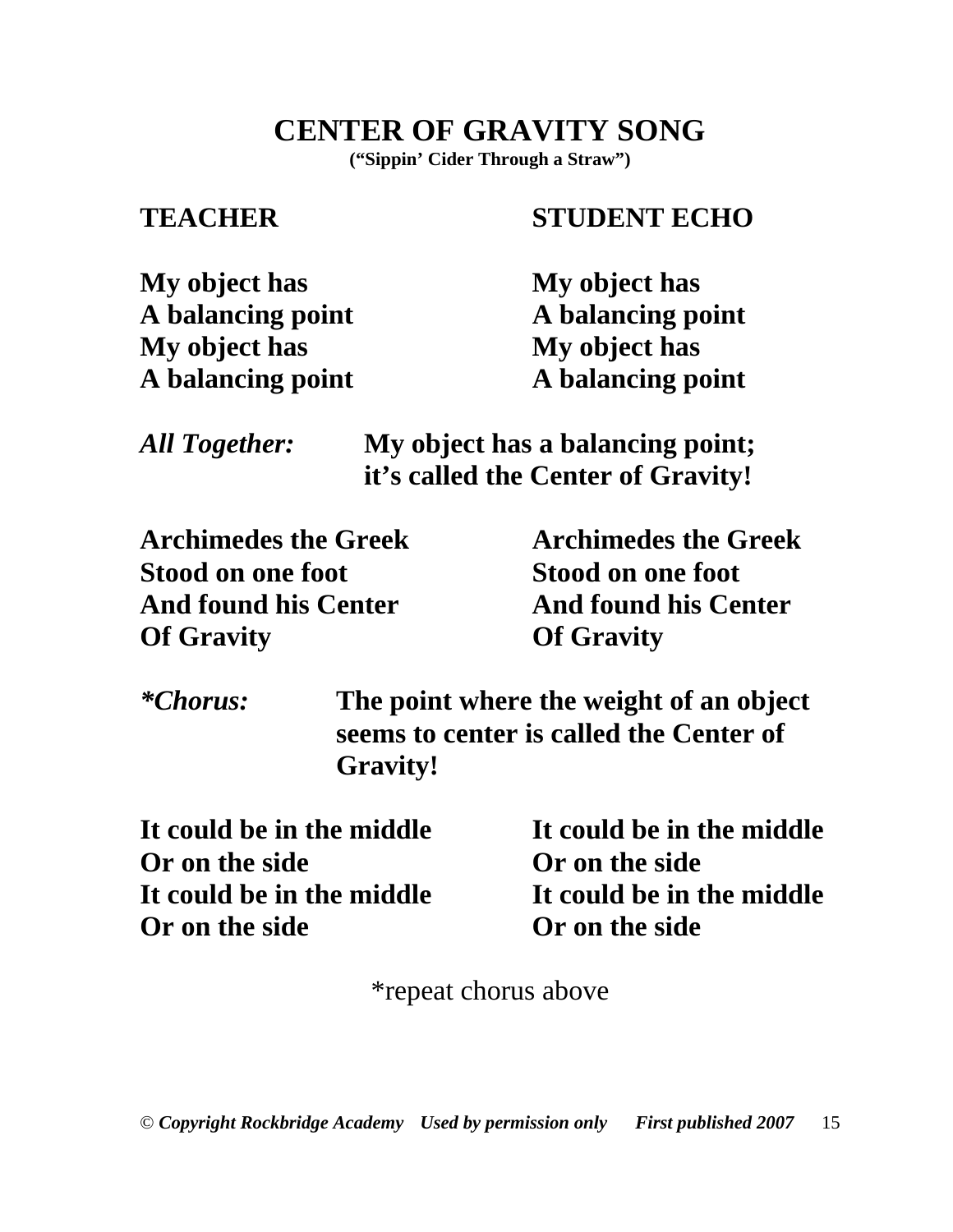#### **PHYSICS ("Daisy")**

**Physics studies matter and energy. Magnetism, light, and sound are just three. All sound results from vibration. Light speeds straight through creation. Magnets attract or they repel and they're all forms of energy.** 

**The power to do work is called energy. Physics studies matter and energy. All sound results from vibration. Light speeds straight through creation. Magnets attract or they repel and they're all forms of energy.**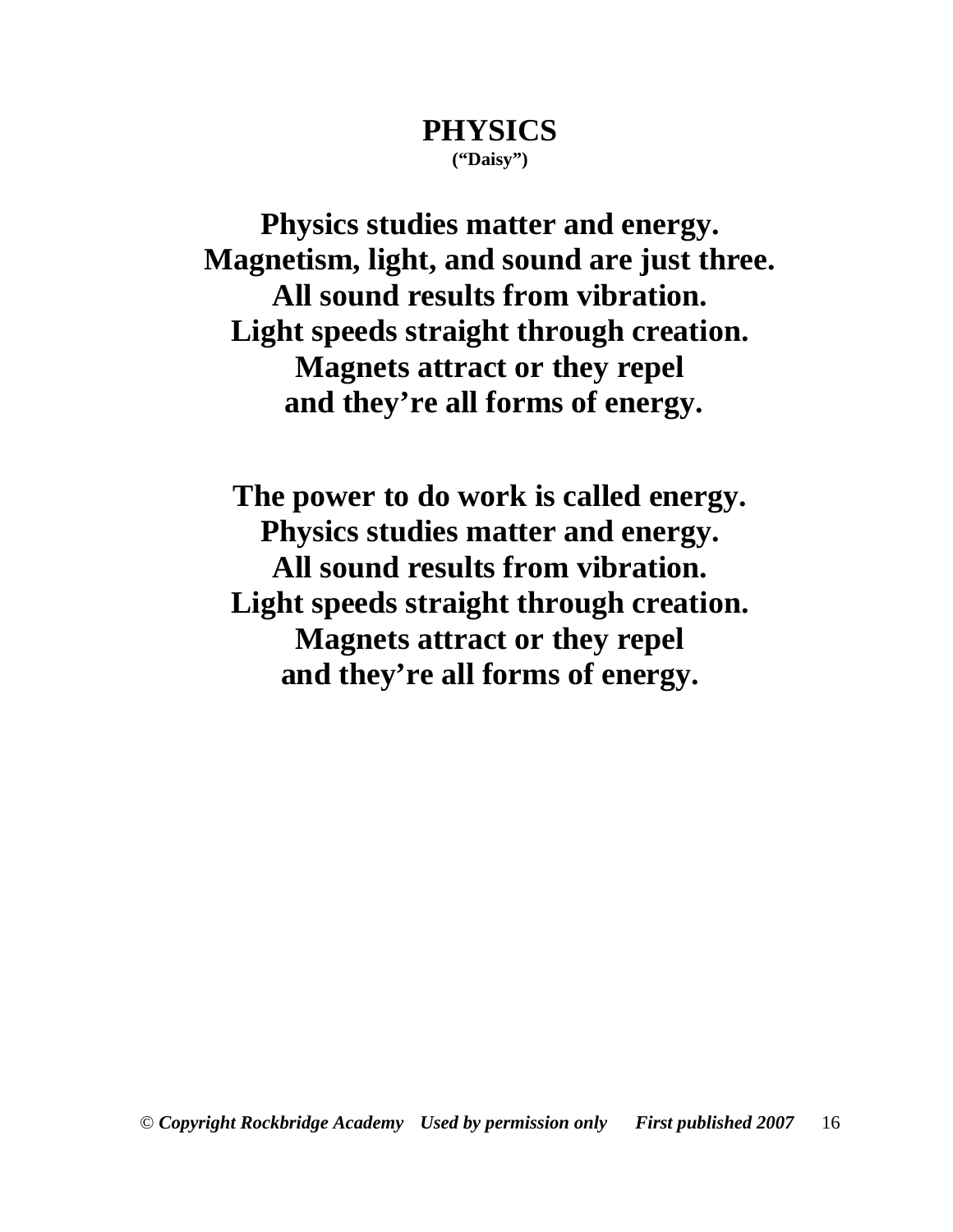**Greco/Roman Gods ("I've Been Workin' on the Railroad")** 

**On a mountain named Olympus long ago in Greece, lived a dynasty immortal—mythic legends never cease. They would rest and eat ambrosia while fiddling with the lives of men. Their stories teach us much about Greece and Rome way back when!** 

**Zeus, Poseidon, Hera, Hades, Artemis, Aphrodite, Hephaestus, Ares, Athena, Hestia, Apollo, and Hermes!** 

> **Zeus, the god of sky and weather threw thunderbolts from high. Poseidon ruled the oceans' weather with his trident by his side. Hades, Zeus' other brother, ruled o'r all the dead. Zeus' sister, whom he married, named Hera—he did dread.**

**Zeus, Poseidon, Hera, Hades, Artemis, Aphrodite, Hephaestus, Ares, Athena, Hestia, Apollo, and Hermes!** 

**Twin Apollo, god of music, wore laurel from a tree, Artemis, a hunting goddess, held a bow and bent her knee! Aphrodite's love and beauty came rising from the brine! Hephaestus, Aphrodite's husband, made weapons fiery fine!** 

© *Copyright Rockbridge Academy Used by permission only First published 2007* 17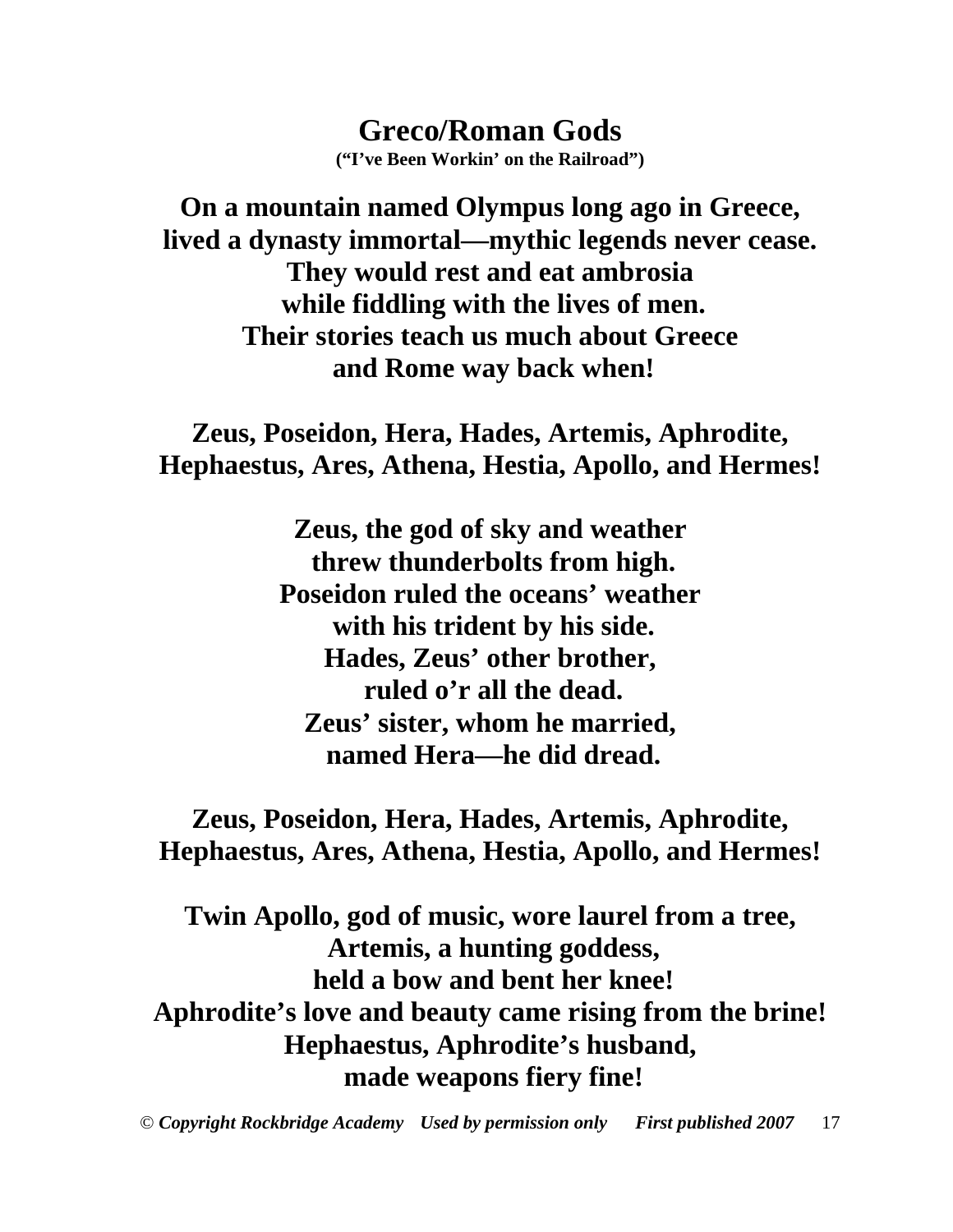**Zeus, Poseidon, Hera, Hades, Artemis, Aphrodite, Hephaestus, Ares, Athena, Hestia, Apollo, and Hermes!** 

> **Someone's in the kitchen – it's Hestia! Athena's gone off to war…with Ares. Hermes flies with messages, you betcha! Homer wrote about all these!**

> **Someone's in the kitchen – it's Hestia! Athena's gone off to war…with Ares. Hermes flies with messages, you betcha! Homer wrote about all these!**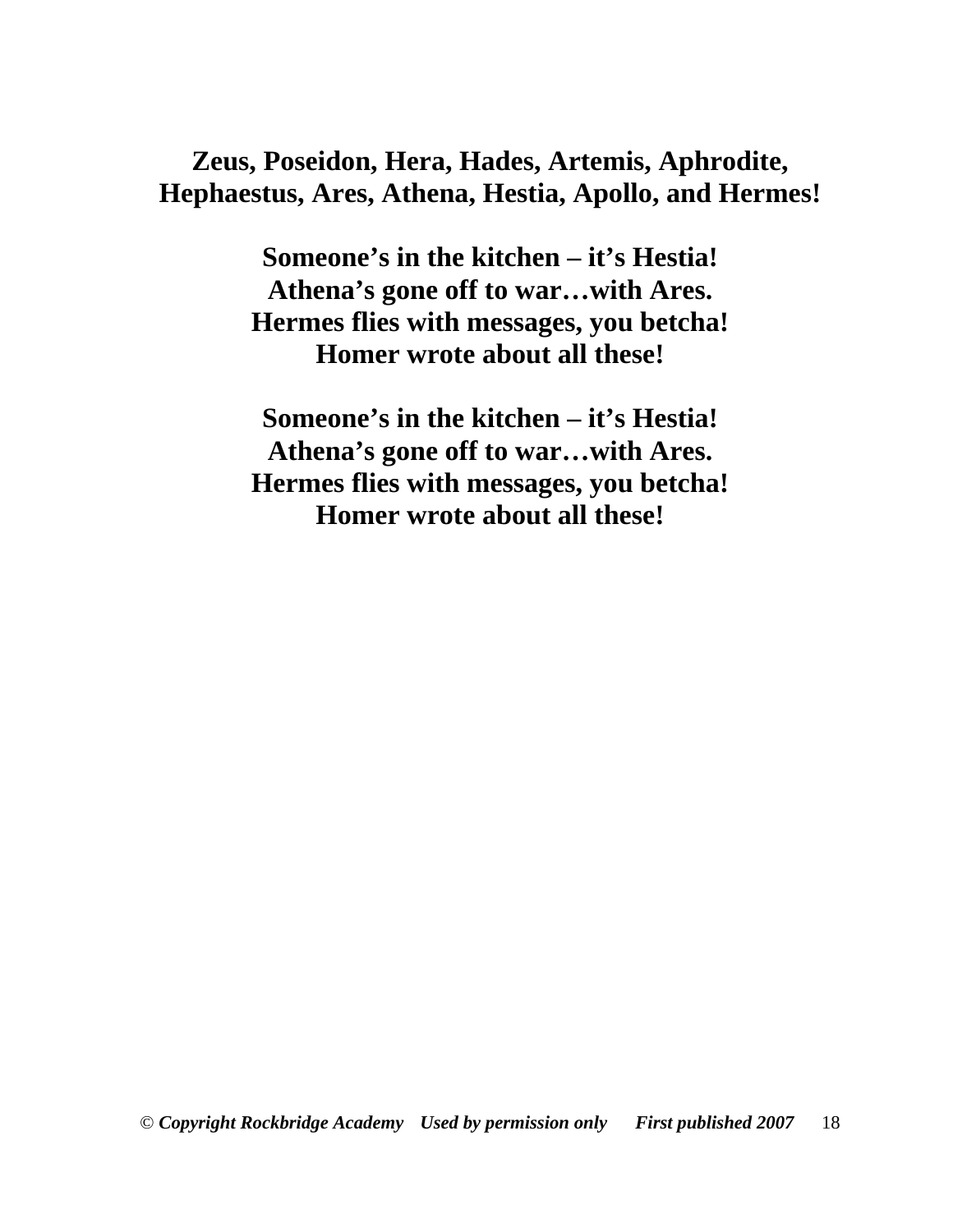**The Romans had Emperors Plenty ("My Bonnie Lies Over the Ocean")** 

**The Romans had Emperors plenty! The Julio-Claudian first: Octavian called later Augustus and next came Tiberius the first! Caligula named his own horse to the Senate! Claudius was killed by his very own wife!** 

**Last, Nero, who first killed the Christians. …Then 3 Emperors in one YEAR! The Next Dynasty's known as Flavian. Vespasian – a plebian ruler! Titus sacked Jerusalem in AD Se-ven-ty. Then Domitian, another who punished God's saints.** 

**The Romans had Emperors plenty! To these add just 53 more! Like Trajan and Hadrian, Aurelius! This makes a whopping 64! Diocletian, the worst persecutor, divided Rome. Constantine freed the Christians from the catacombs!** 

**Divided / United / Divided They finally split East and West. One thousand years more the East lingered before they both came to a rest! Imperial Rome rose to power but it collapsed. Christ rules all men; only His kingdom will last!**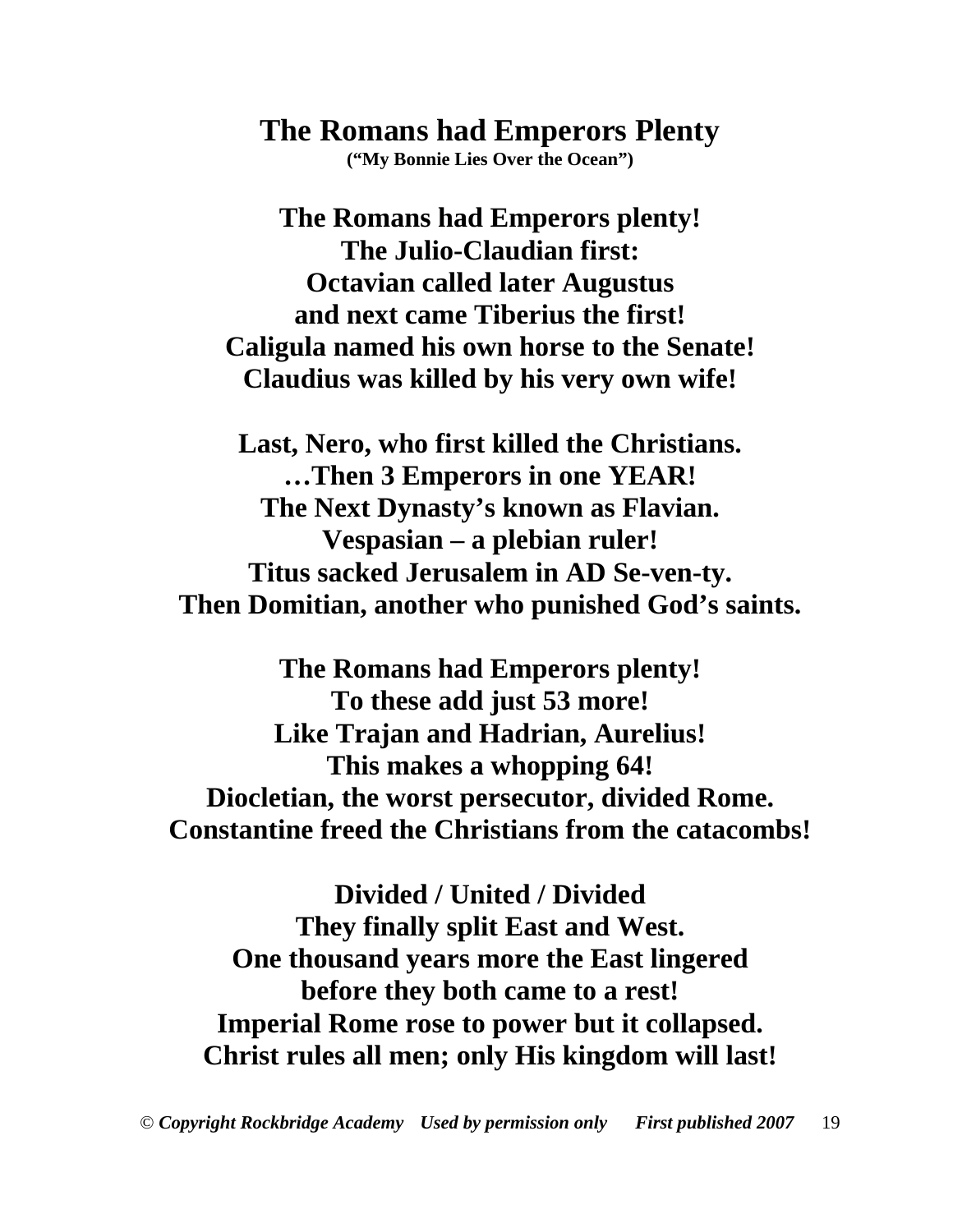### **All Are Polygons**

**("Ten Little Indians")** 

**1, 2, 3 Triangle** 

**4 a Quadrilateral** 

**5 a Pentagon** 

**6 a Hexagon** 

**7, 8, Octagon** 

**9, 10 Decagon** 

**Closed, flat shapes by straight lines;** 

**All are polygons!!**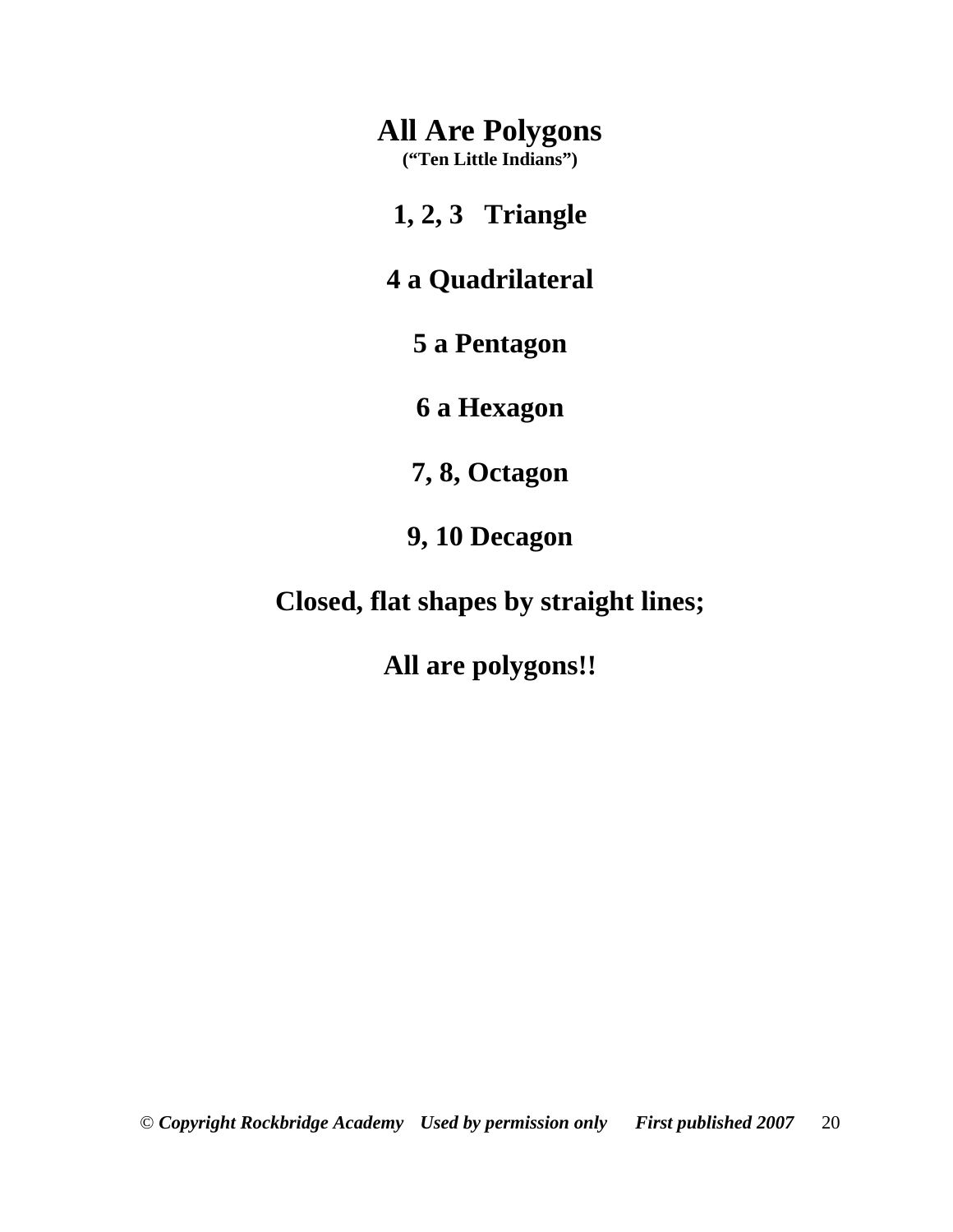#### **Diameter and Radius Song ("Harrigan")**

**D – I – A – M – E – T – E – R spells diameter! Measure through the center of a circle. One side to the other's called diameter!** 

**Radius length is half as diameter's long path. Measure from the center of a circle to it's side and you will find the radius!** 

 $R - A - D - I - U - S$  is a measurement! **Add this number to itself or just multiply by two. You'll have diameter, that's true!**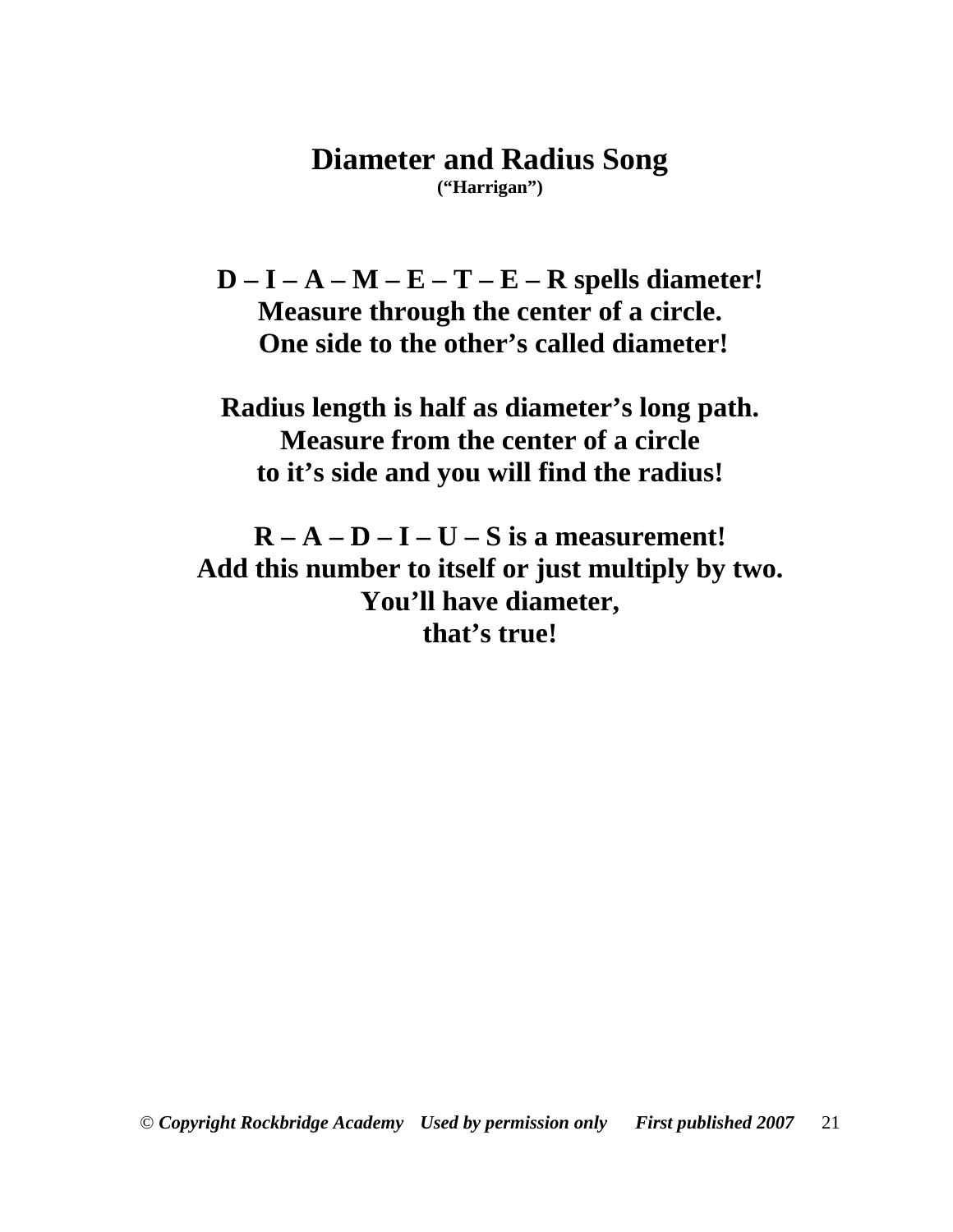**Fraction Song ("My Darlin' Clementine")** 

**Numerator, Numerator is the number up above. Down below's the Denominator. In between's the fraction line.** 

**Numerator, Numerator is the number up above. Down below's the Denominator. In between's the fraction line.**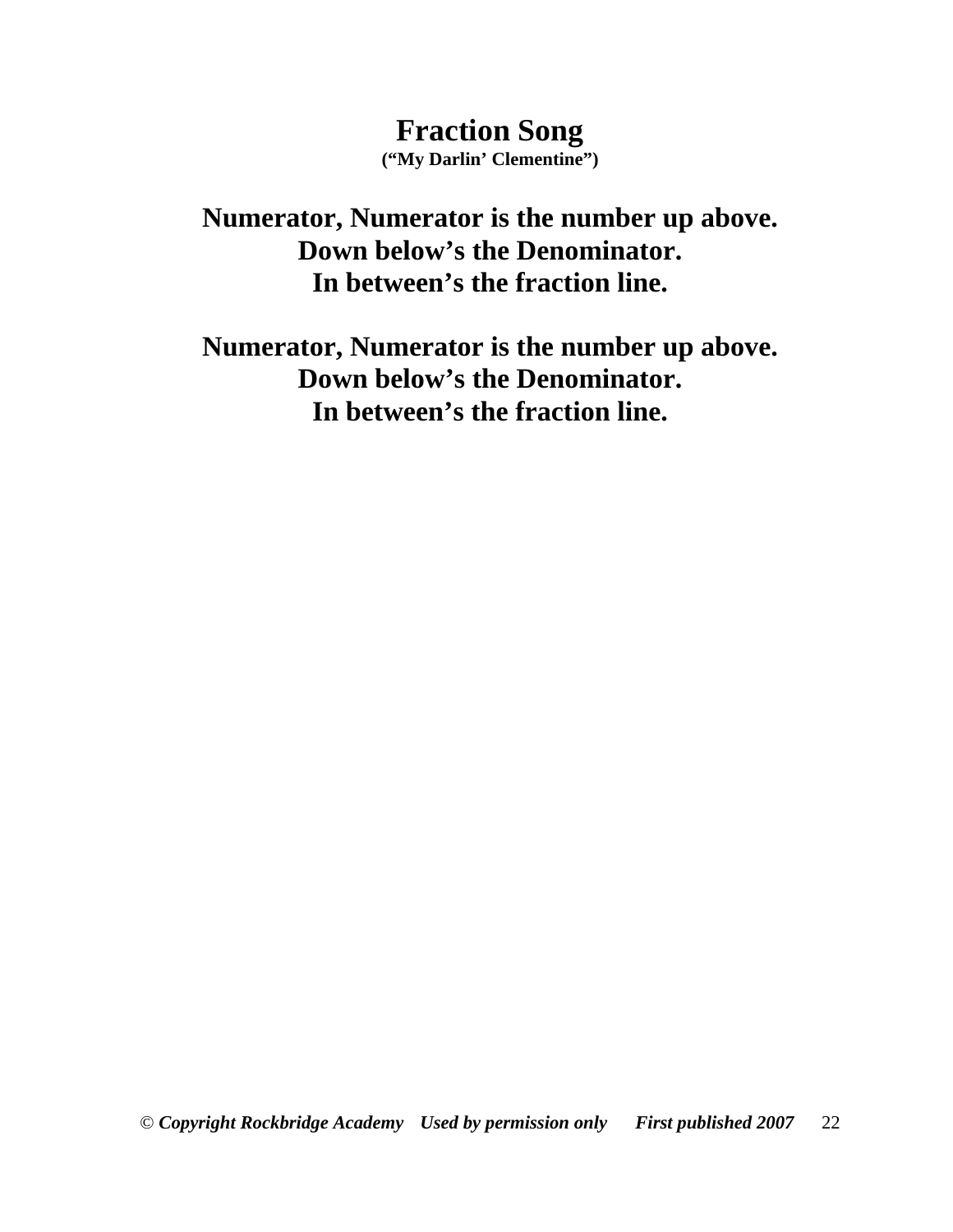**Math Operations Song ("The Toe Bone's Connected to the Foot Bone!")** 

**An Addend is added to an Addend. Subtrahends are taken from Minuends. Factors are multiplied by Factors, and Dividends are divided by Divisors!** 

**The answers are Sums and Difference. The answers are Products and Quotients. The answers are Sums and Difference. Products and Quotients are answers!**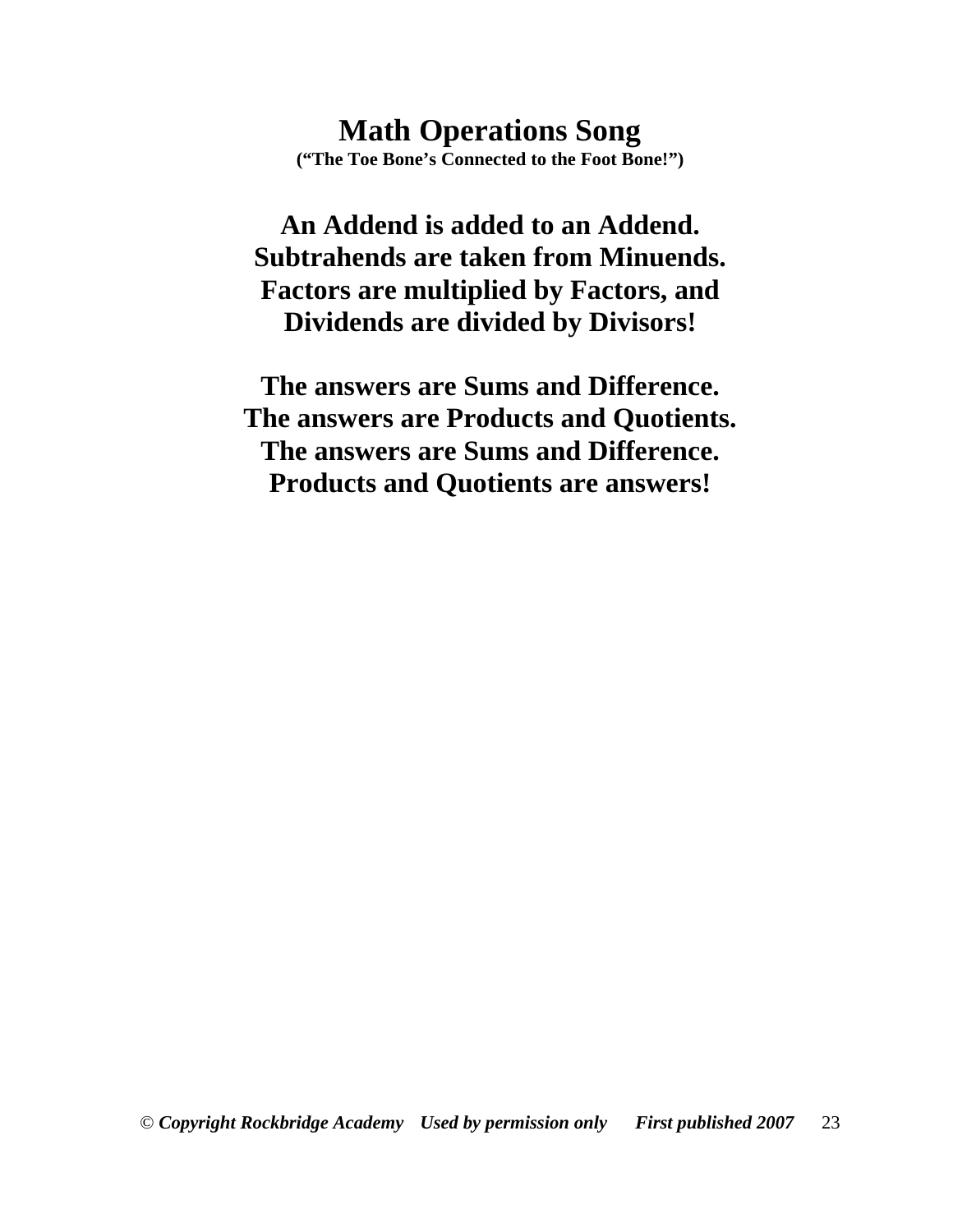**Perfect Squares ("Head and Shoulders, Knees, and Toes")** 

### **To square a number: multiply, multiply!**

**Multiply the number by itse-e-e-elf.** 

**Here's a list of perfect squares we know:** 

**0, 1, 4, 9, 16, 25,** 

**36 and 49, 64,** 

**81, 100, 121, and then 144!** 

**Perfect squares from 1 to 12; 1 to 12!**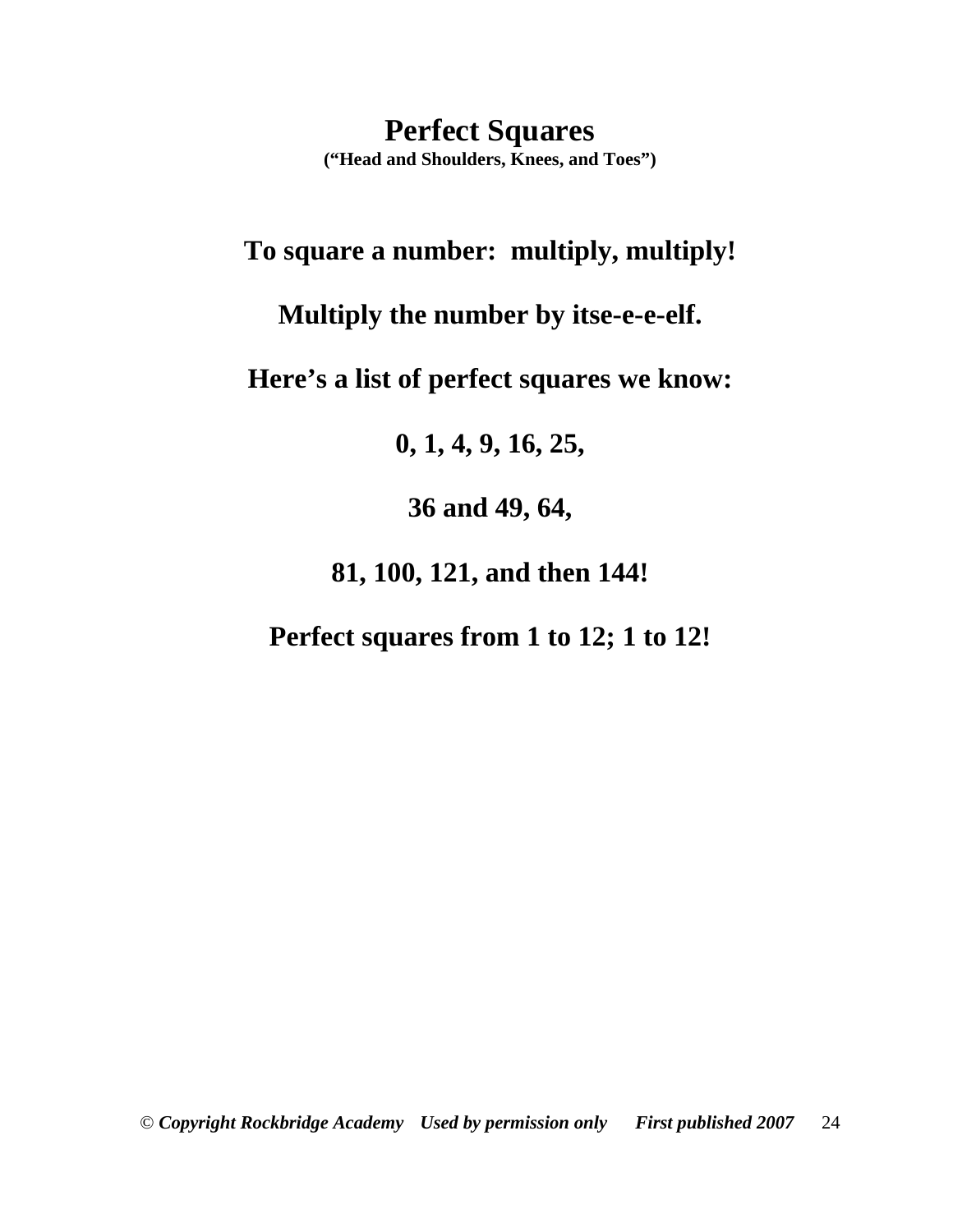### **Perimeter and Area**

**("Pretty Baby")** 

**Know just how much is the length around the outside of a shape, Use perimeter, use perimeter!** 

**Know just how much space is measured on the inside of a shape, Use the area, use the area!** 

**So you want to build a fence around the neighbor's backyard? Just add up all the sides!** 

> **For perimeter you add! For area you multiply! Area measures inside! Perimeter measures out!**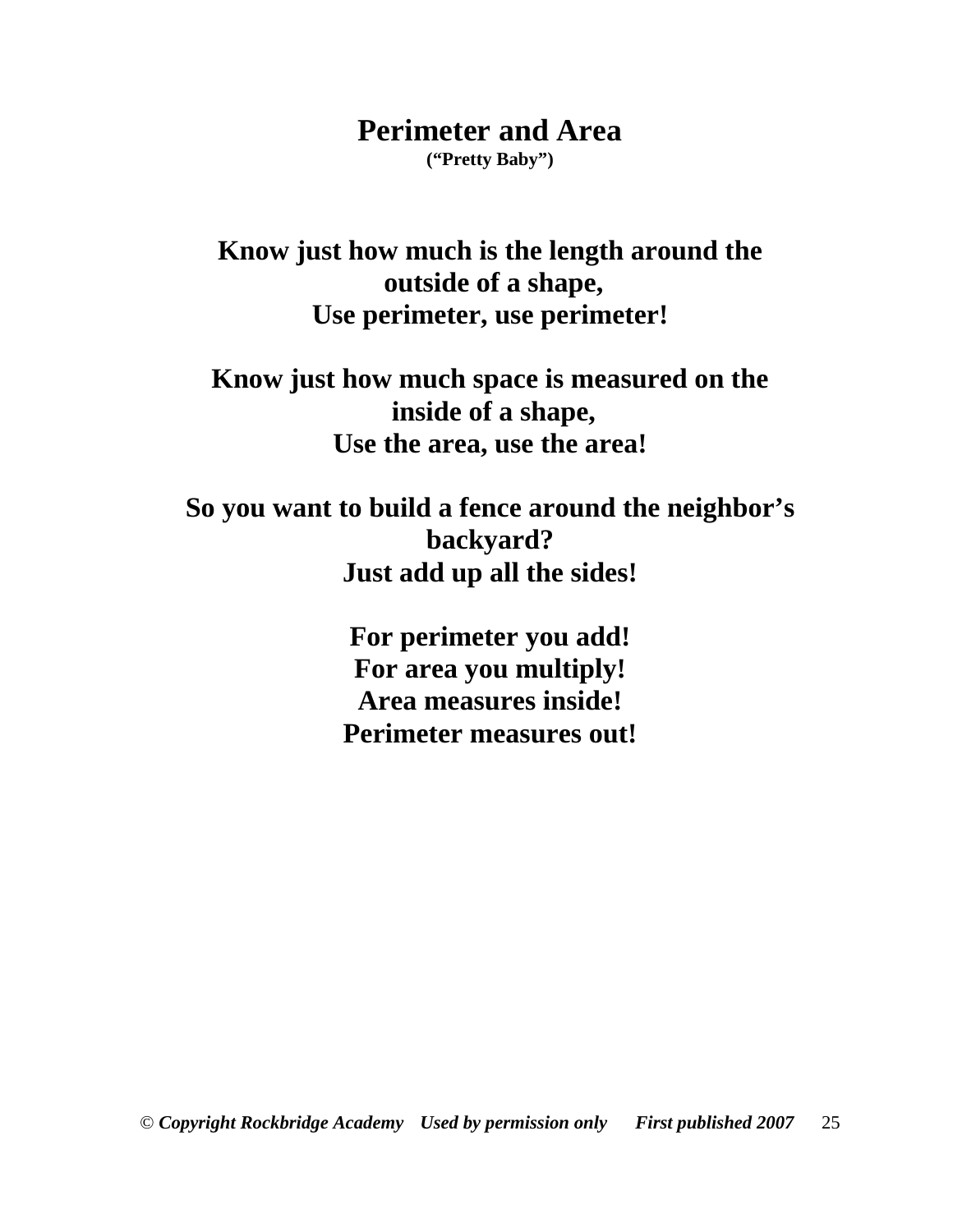### **Prime Number Song**

**("Marine Corps Theme")** 

**2, 3, 5, 7, 11 13, 17, 19, 23 and 29 are prime! The prime numbers are easy!** 

**A prime number is divided only by itself and one. You can count them for a long, long time and you've only just begun!**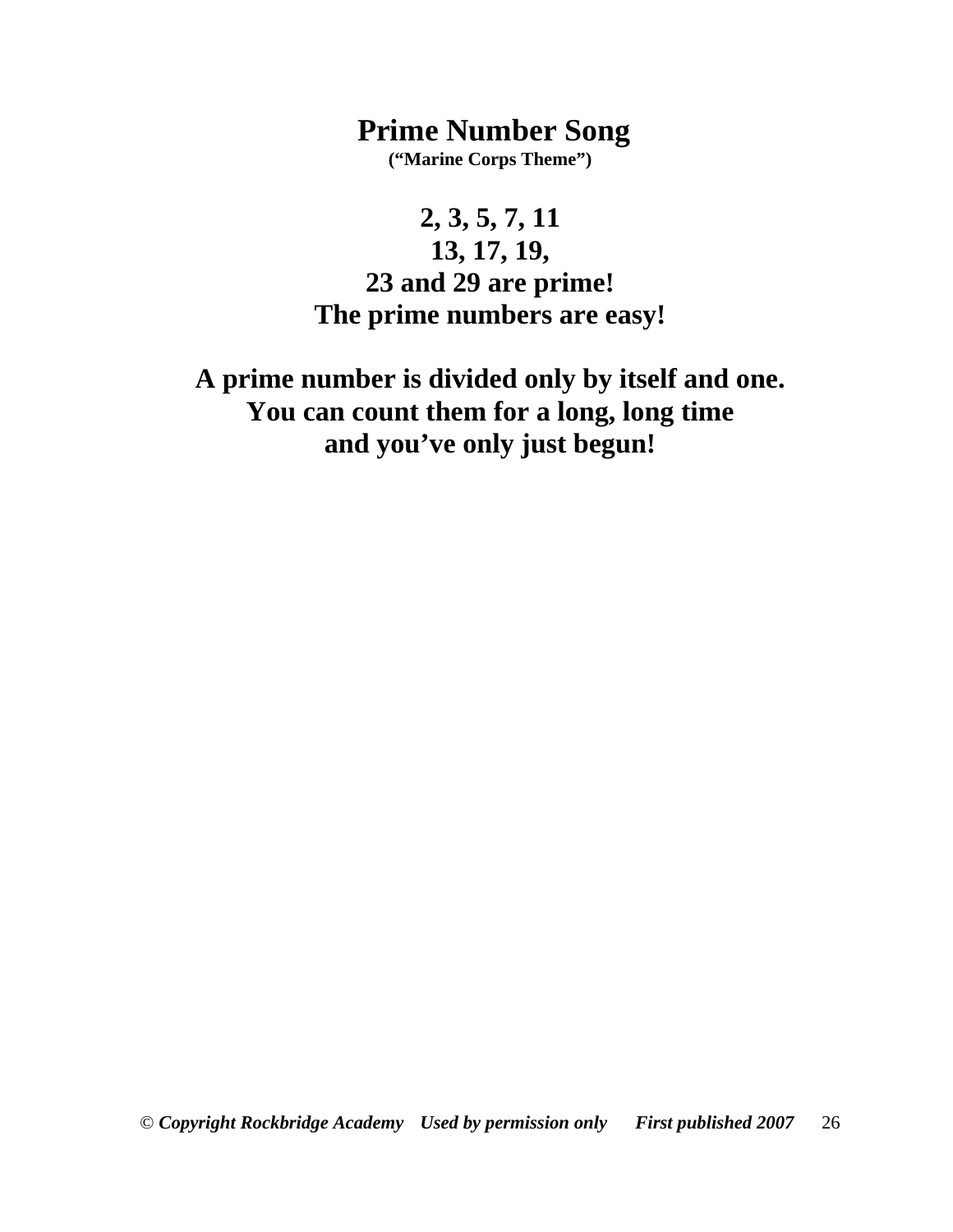**Proverb Amplification** 

**("Old Susannah")** 

**Praise a proverb-- Paraphrase it! Then explain why it was said.** 

**Contrast and then compare it. Give example's you have read.** 

**Support the saying with like testimony. Summarize a brief conclusion and your proverb is fini!**